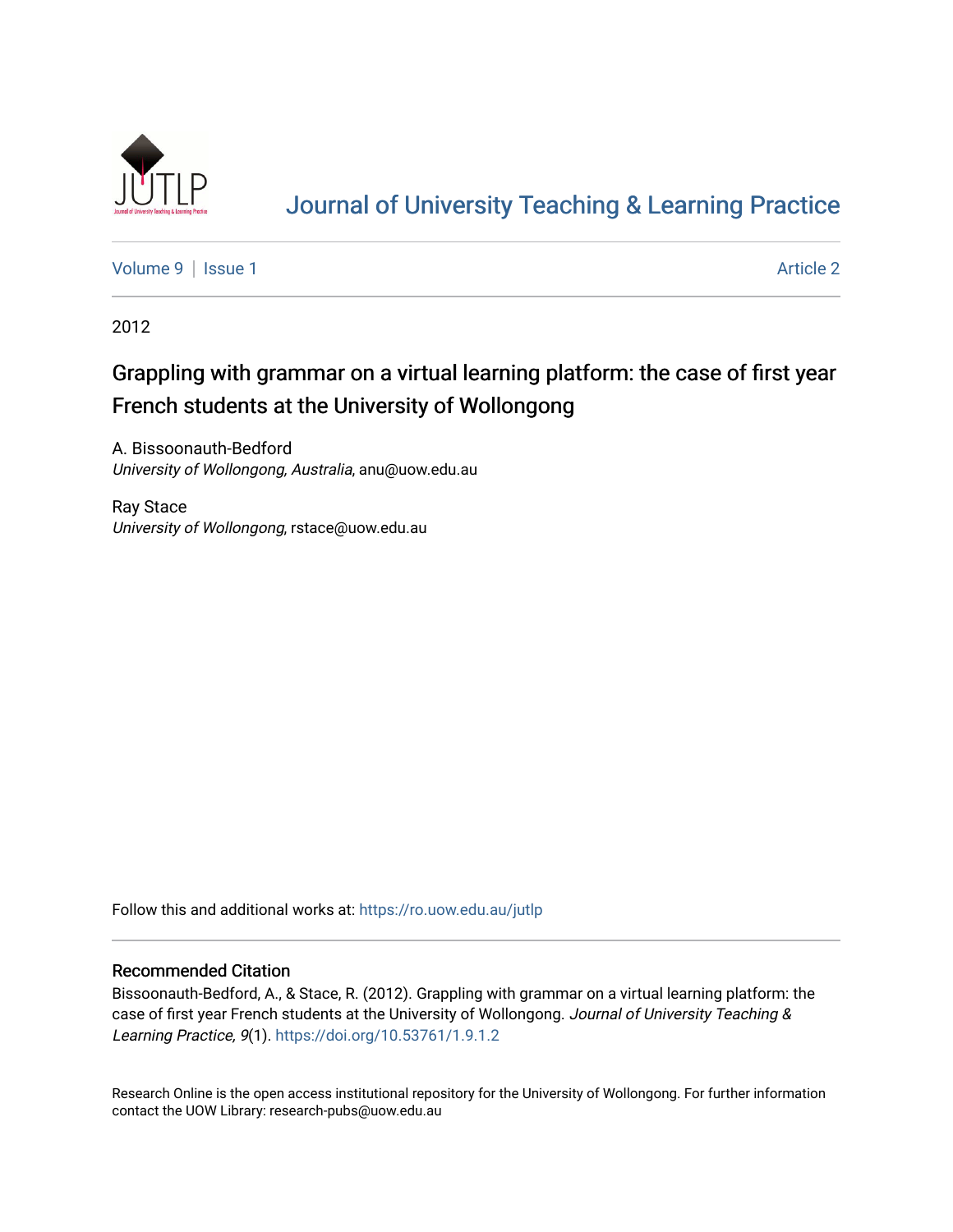# Grappling with grammar on a virtual learning platform: the case of first year French students at the University of Wollongong

# Abstract

This paper reports on an online discussion forum that was created on the University of Wollongong's Virtual Learning Environment (VLE) to aid and support the learning of French grammar at beginner/false beginner level. The aim was to provide a blended learning situation which combines face to face teaching with online learning using multimedia resources. The key objective of the online forum is to encourage undergraduate students take an active role in their language learning through interaction with peers. Methodology draws on educational practice influenced by a constructivist approach, particularly on the importance of building one's knowledge and linguistic skills through interaction and cooperation with others. Quantitative and qualitative analysis of data show examples of peer exchanges acting as activators in the meta-learning that was occurring outside class hours including reflection and independent language learning awareness.

# Keywords

asynchronous online discussion, collaboration, cooperation, mixed proficiency

This article is available in Journal of University Teaching & Learning Practice:<https://ro.uow.edu.au/jutlp/vol9/iss1/2>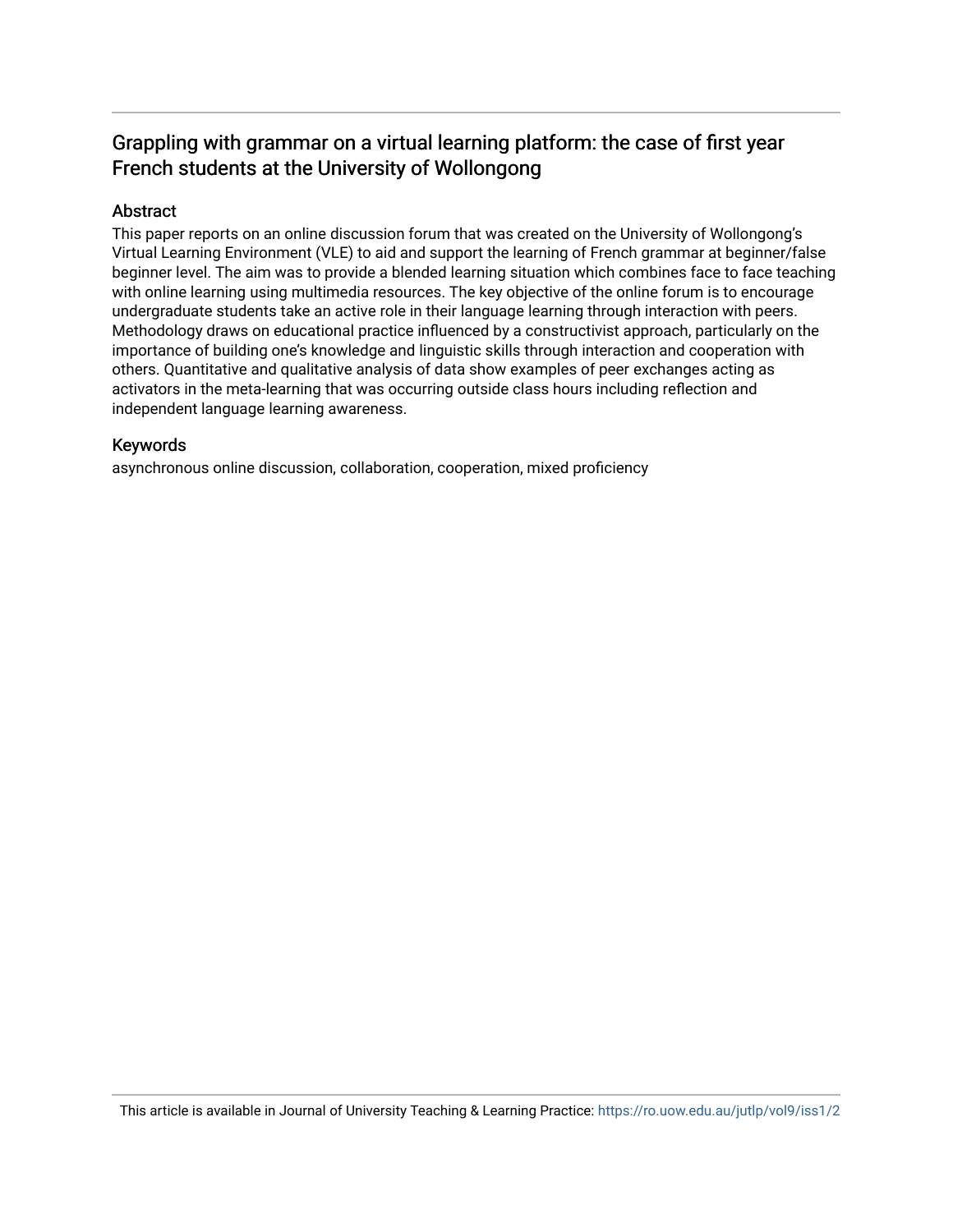

# [Journal of University Teaching & Learning Practice](https://ro.uow.edu.au/jutlp)

[Volume 9](https://ro.uow.edu.au/jutlp/vol9) | [Issue 1](https://ro.uow.edu.au/jutlp/vol9/iss1) Article 2

2012

# Grappling with grammar on a virtual learning platform: the case of first year French students at the University of Wollongong

A. Bissoonauth-Bedford University of Wollongong, anu@uow.edu.au

Ray Stace University of Wollongong, rstace@uow.edu.au

Follow this and additional works at: [https://ro.uow.edu.au/jutlp](https://ro.uow.edu.au/jutlp?utm_source=ro.uow.edu.au%2Fjutlp%2Fvol9%2Fiss1%2F2&utm_medium=PDF&utm_campaign=PDFCoverPages) 

# Recommended Citation

Bissoonauth-Bedford, A., & Stace, R. (2012). Grappling with grammar on a virtual learning platform: the case of first year French students at the University of Wollongong. Journal of University Teaching & Learning Practice, 9(1). [https://ro.uow.edu.au/jutlp/vol9/iss1/2](https://ro.uow.edu.au/jutlp/vol9/iss1/2?utm_source=ro.uow.edu.au%2Fjutlp%2Fvol9%2Fiss1%2F2&utm_medium=PDF&utm_campaign=PDFCoverPages)

Research Online is the open access institutional repository for the University of Wollongong. For further information contact the UOW Library: research-pubs@uow.edu.au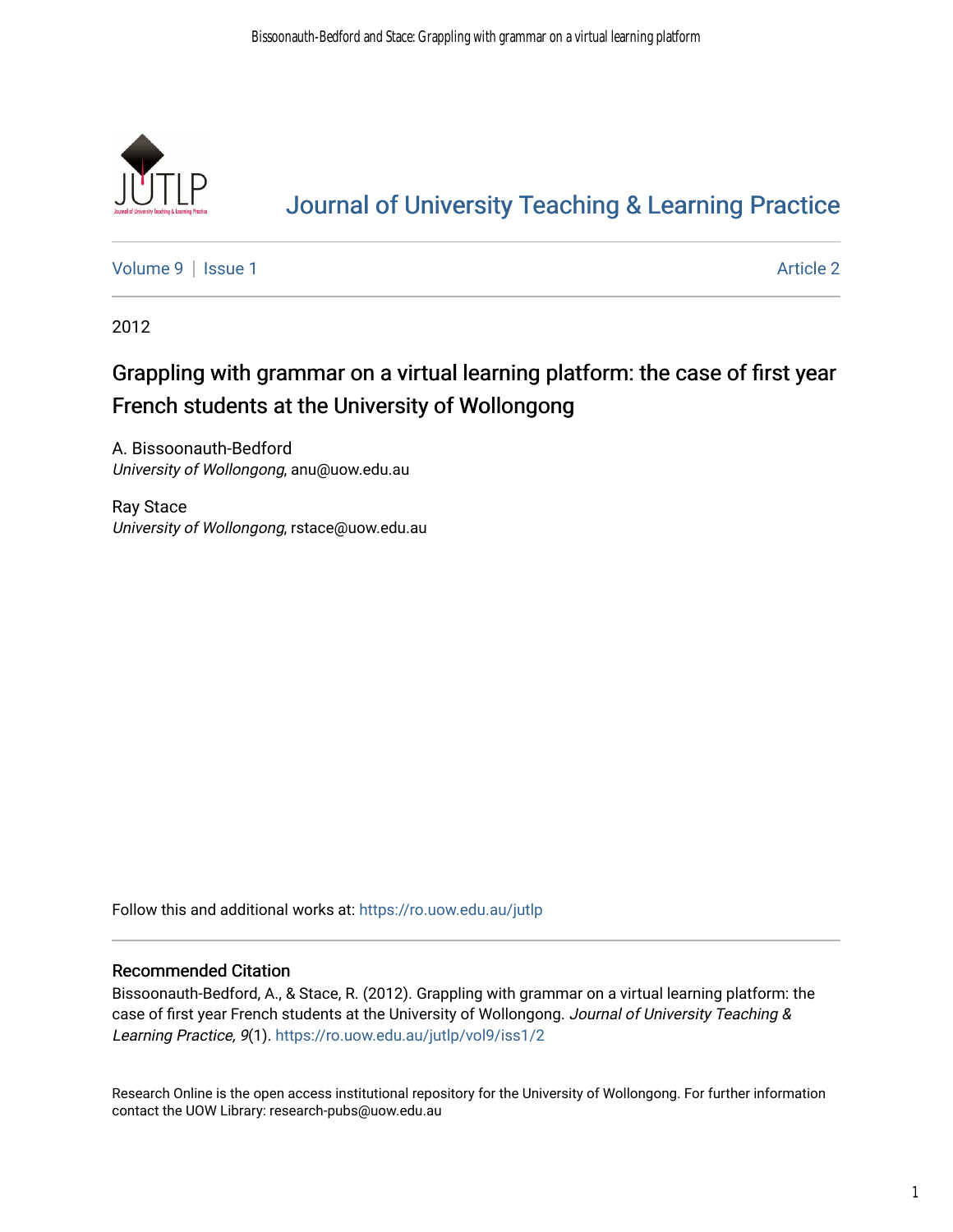# Grappling with grammar on a virtual learning platform: the case of first year French students at the University of Wollongong

# Abstract

This paper reports on an online discussion forum that was created on the University of Wollongong's Virtual Learning Environment (VLE) to aid and support the learning of French grammar at beginner/false beginner level. The aim was to provide a blended learning situation which combines face to face teaching with online learning using multimedia resources. The key objective of the online forum is to encourage undergraduate students take an active role in their language learning through interaction with peers. Methodology draws on educational practice influenced by a constructivist approach, particularly on the importance of building one's knowledge and linguistic skills through interaction and cooperation with others. Quantitative and qualitative analysis of data show examples of peer exchanges acting as activators in the meta-learning that was occurring outside class hours including reflection and independent language learning awareness.

# Keywords

asynchronous online discussion, collaboration, cooperation, mixed proficiency

This article is available in Journal of University Teaching & Learning Practice:<https://ro.uow.edu.au/jutlp/vol9/iss1/2>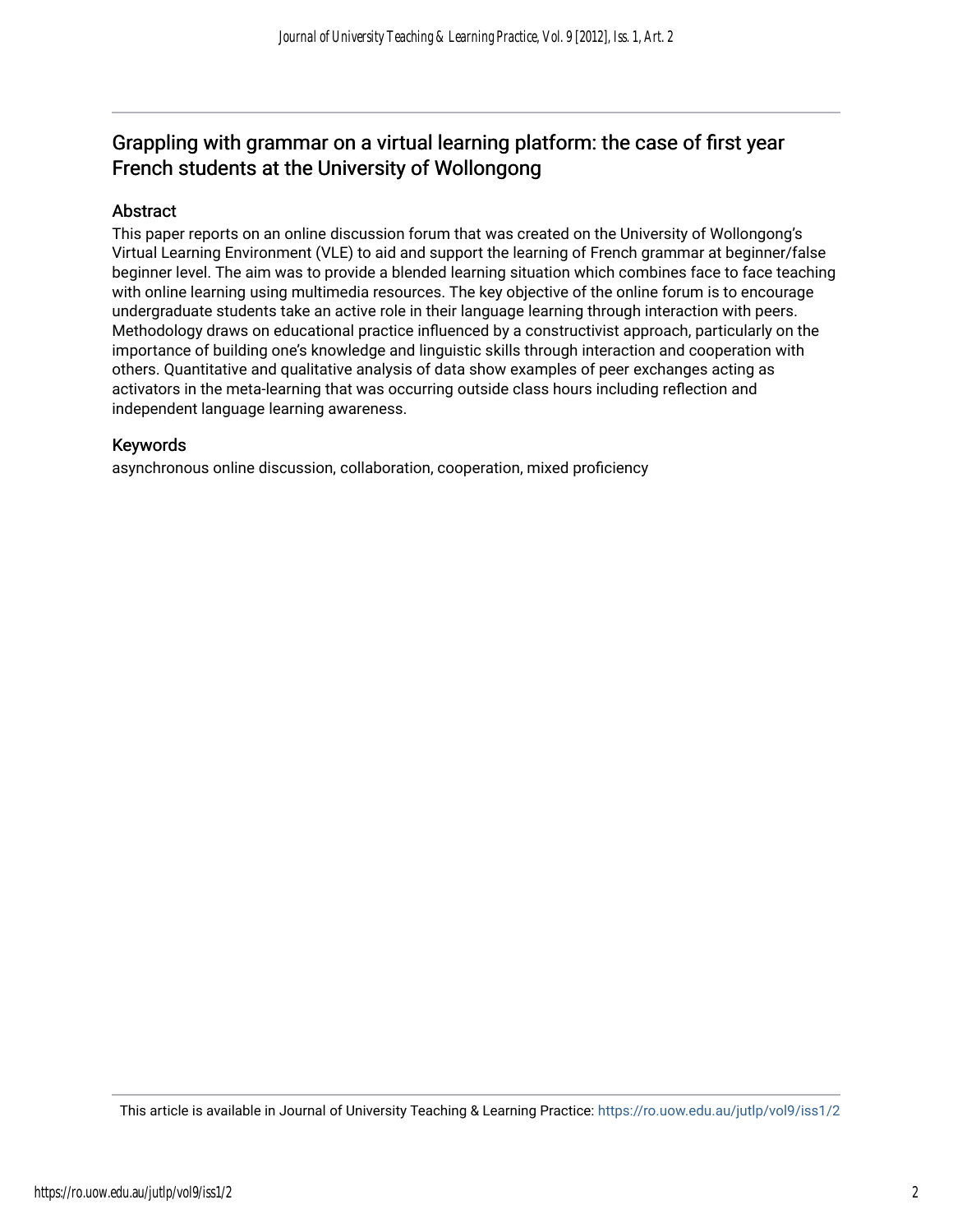# **Introduction**

A continual decline in student numbers in modern foreign languages at secondary and higher education levels in the United Kingdom (The Guardian 19 August 2011) and Australia over the last two decades has forced universities to restructure and rationalise their language departments and language provision.

The University of Wollongong faced with having to cut costs while coping with greater numbers of language beginners in year one, responded by adapting its curriculum and teaching methodology to suit large classes so the same number of contact hours (six hours of instruction per week) could be retained (McCarthy 2004).

Currently, the first year of French studies is the entry point to a French major or a French minor. It assumes no previous knowledge of the language, and the syllabus focuses on communication skills (reading, writing, listening, speaking) and a solid foundation in French grammar. Students frequently come from various Faculties and educational backgrounds and have different levels of proficiency, which can vary between zero and five years. As a result, the first year of French language studies includes students with mixed proficiency.

One of the key challenges faced by first-year Australian students enrolled in French language studies is the lack of grammar knowledge and awareness. In the majority of cases, Australian students starting a languages degree at university have not been formally taught English grammar at secondary school. Consequently, even those with a high mark in French at the Higher School Certificate level (equivalent to the Advanced level in the UK and the baccalauréat in France) often do not have a good enough understanding and knowledge of French grammar to enter directly into the second year of study, where accuracy in the foreign language in written and oral communication is required. The students who enter directly into year two have to take a placement test in the four skills (reading, writing, listening and speaking). These students have often spent some time in France or a francophone country, studying abroad or staying with a French or francophone family.

In the last few years, language teaching at university level has taken another challenging turn as a result, first, of recommendations made by the Bradley Review in 2008 that 40% of young Australians should possess a degree by 2020, and, more recently, decisions by the current Federal Government to fund up to 10% above the set enrolment targets for each university (The Times Higher Education Supplement 21 July 2011, p36). Consequent increases in the number of students coming to university with a range of language abilities, compounded by limited resources in the university sector, are encouraging a rethinking of approaches to teaching and learning. The aim is to develop a teaching and learning environment in a creative manner to cope better with the means available.

A most appropriate strategy, based on our previous experience in the United Kingdom, appears to be in a successful integration of information and communication technology into the curriculum to support, complement and extend the teaching and learning experiences (Bissonauth-Bedford and Coverdale-Jones 2002).

# **Online discussion, collaboration and active learning**

As we are aware, the current generation of students comes to university with a sophisticated knowledge of technology tools and habits, and many of them are conversant with and committed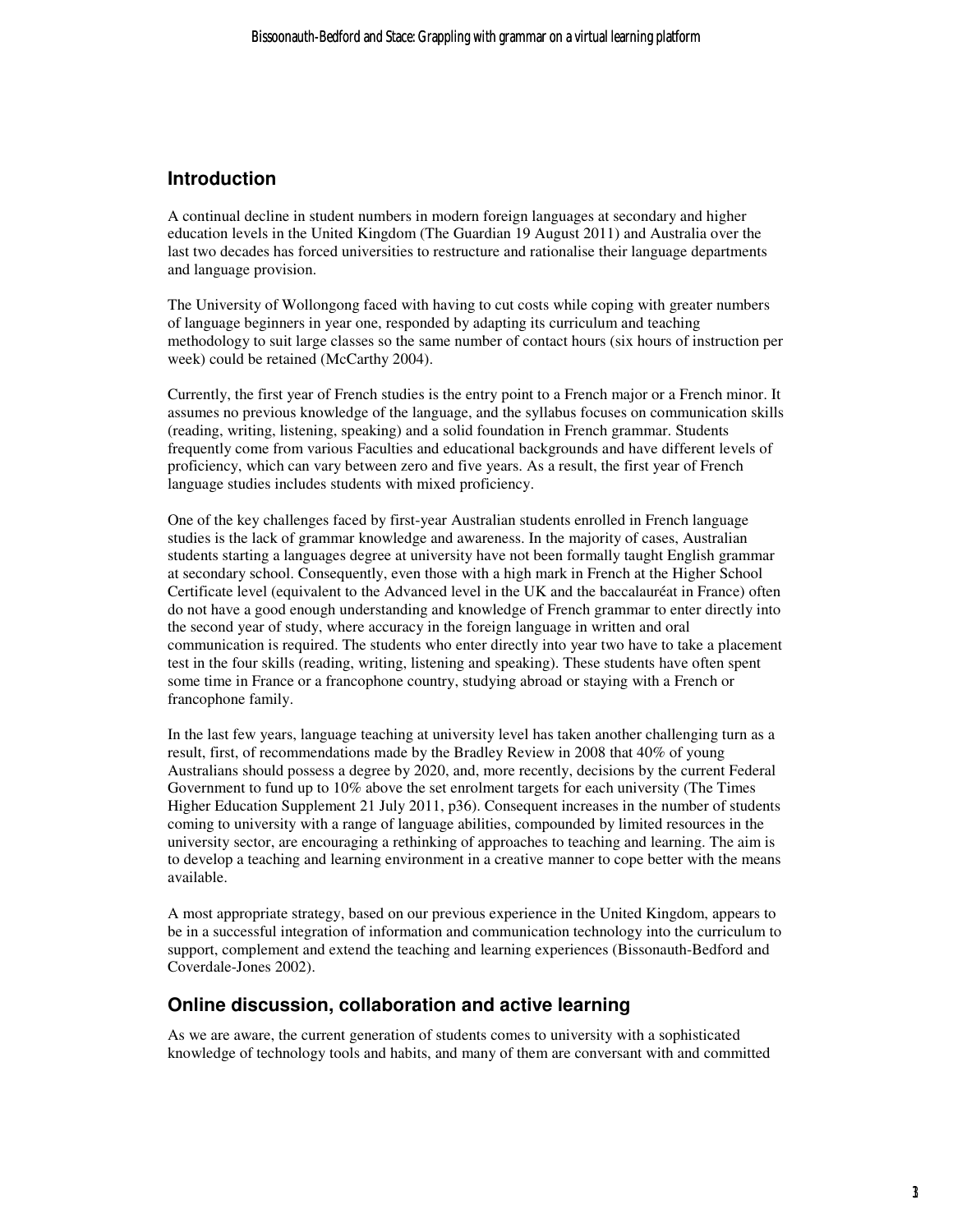to communicating through social networking sites (Godwin-Jones 2009; Lockyer et al. 2010). At university level, students use the online environment (for example, discussion boards) to interact with peers and teachers (Ellis et al. 2006, p245). Although "little is known about learning through discussion" (Ellis et al. 2006, p254), research has shown that active learning through discussions is linked with the feeling of being connected to other members of a learning community (McNamara & Burton 2009), and with the ability to make links between online contributions and the aims of the course task (Ellis et al. 2006). Moreover, research into the quality of student learning has revealed that encouraging or requiring students to interact and support each other on course content deepens their cognitive understanding (Biggs 1999).

Drawing from Vygotsky's (1978) principle of the Zone of Proximal Development, Gibbons and Hammond (2002, p3) have argued that scaffolded learning in the form of social interaction and guidance by a more experienced learner is key to cognitive development and successful learning. In his literature review of technology choice in language teaching, Stockwell (2007, p110) points out that the focus in most studies on aspects of grammar has been on practice quizzes, teaching new grammatical expressions and improving accuracy. Researchers have either developed their own materials or incorporated free sources or commercial courseware applications for online activities. There is a relatively small number of studies into undergraduate language classes that have used online discussions to enhance the grammar knowledge and awareness of students to complement traditional methods of teaching. One example that can be cited is from Van Deusen-Scholl et al. (2005), who combined online chat with in-class activities to improve accuracy in German at beginner and advanced levels at the University of Pennsylvania. Another study is in the curriculum design area, where results of diagnostic grammar testing at first- and final-year undergraduate levels have helped teachers improve the grammar syllabus in modern languages at the University of Ulster (Barr & Gillespie 2003).

Instruction in aspects of grammar is being increasingly integrated in the form of self-study in online language courses (Cushion & Hémard 2002; Sachdev & Ticheler 2009). Although these activities are interactive, their main aim is to reinforce existing knowledge with integrated reminders, practice exercises and answers. Researchers at the School of Oriental and Asian Studies (SOAS) and University College London (UCL) are developing a range of mobile learning material called "flexi-packs" for a variety of Asian languages to integrate traditional lessons and self-study (Sachdev & Ticheler 2009). Although these "flexi-packs" are mainly for individual study, further development is envisaged by Sachdev and Ticheler (2009) to encourage collaborative learning by "creating a community of learners ... beneficial to students' experiences ... by using communication tools such as discussion boards in tandem with Flexi-Packs".

Building on the Vygotskian principle, Little (2002) has argued that social interaction and scaffolded learning can lead to autonomy and independence in learning, where learners can develop a capacity for reflection on their own learning. Although the present study is not about achieving independence in language learning or learner autonomy *per se*, it aims at developing a teaching and learning environment to foster the following graduate attributes (Hoban et al. 2004), as set out in the course subject outline: increasing knowledge and awareness of the French language and culture, and encouraging students to communicate and develop their independent language learning skills by evaluating information using a variety of sources. As Esposto and Weaver (2011) have pointed out, teamwork and problem-solving skills contribute to students' employability. Moreover, investigation by Wilson (2005) has shown that "team-based exercises and structured group-problem solving activities enhance learning" (in Esposto & Weaver 2011, p6).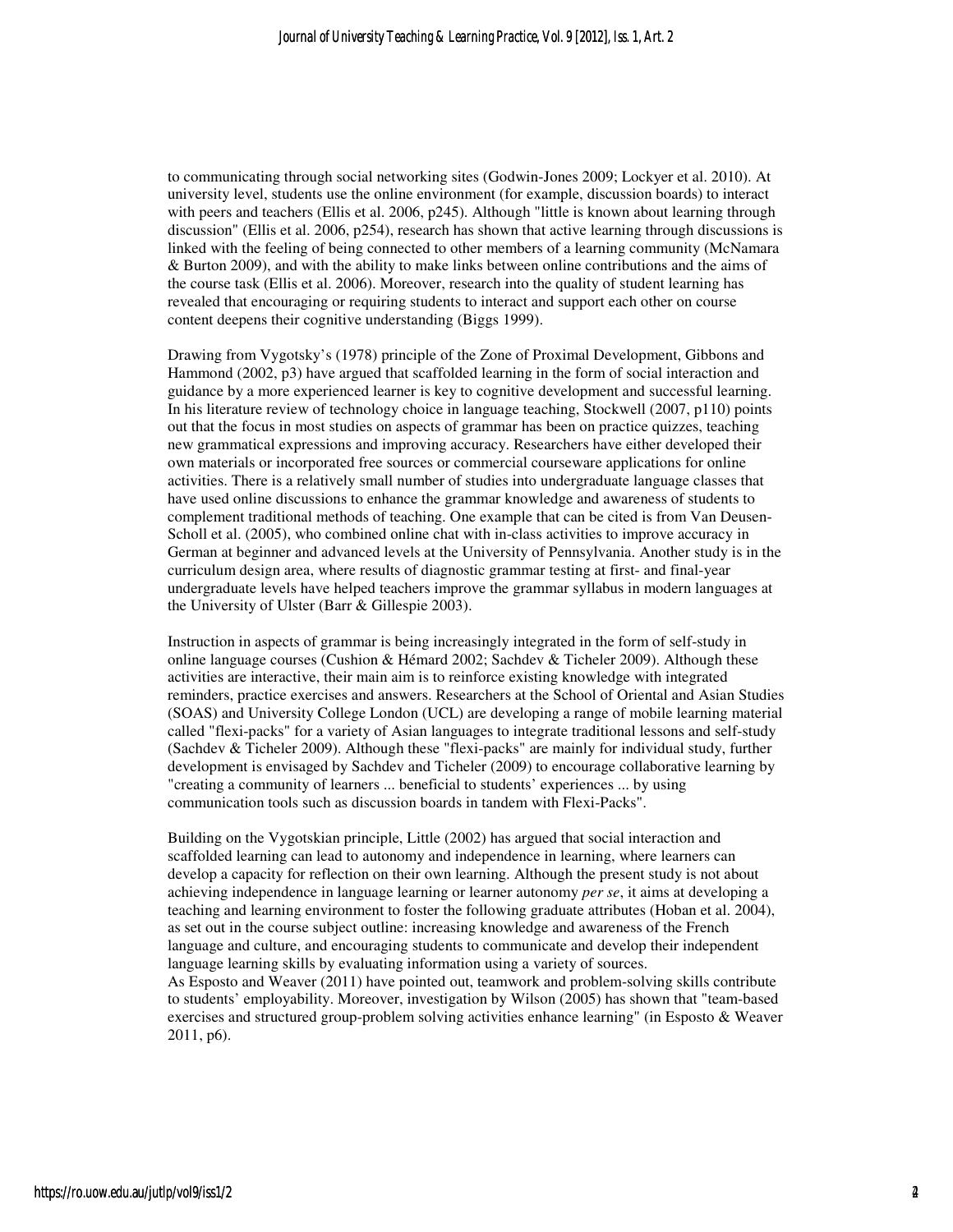Despite the benefits of online discussions in promoting collaborative and student-centred learning, their use in higher education is more widespread in distance and postgraduate online courses than in undergraduate courses (Graham et al. 2001; Barr & Gillespie 2003; Hazari 2004; Beckmann & Kilby 2008; Lockyer et al. 2010; Mazur et al. 2010). McNamara and Burton (2009) pointed to two reasons for the low usage of discussion boards at undergraduate level: they are highly timeconsuming to facilitate and that there is no consensus on how to assess the discussions. Designing an appropriate discussion board may well be time-consuming and cannot be standardised, as its design would depend on the mode of delivery and student numbers. In addition, in addressing the question of who should do the assessing, it can be argued that assessment methods should be left to tutors, since they need to be aligned with the learning outcomes of the course and the research framework of the study as in the present study (see section on data collection).

The success of asynchronous discussion forums (where participants post messages for others to read whenever they happen to log in, as opposed to real-time chats) resides in their design and careful planning by the instructor, as well as in their ability to foster deep learning in students (Harris & Sandor 2007; Andresen 2009, p250). In their evaluation of online forum discussions, McNamara & Burton (2009, p3) have highlighted three factors crucial for learning: organisation of the forum, motivations for students to participate in the first place and opportunities for them to participate *effectively*. In their investigation of how and what students learn through online discussions, Ellis et al. (2006, p254), recommend that "worthwhile learning" is most likely to occur when students are encouraged to think about their learning from a holistic perspective and to reflect on postings and evaluate them in a critical manner.

These considerations and recommendations have informed the design and assessment method of our discussion forum. This study involves the following elements of constructivism: learners' collaboration, learners' cooperation and learners' multiple representations of content/idea/concept (Koohang et al. 2009, p14). The assessment is adapted from Hazari's evaluation method (2004, p351), which is based on holistic scoring.

The present study researched the three following questions:

- (i) How do students collaborate and cooperate to create or construct an enhanced awareness and knowledge of French grammar?
- (ii) How do more-experienced students share their knowledge to scaffold their lessadvanced peers?
- **(iii)** What evidence is there that students improved their grammar skills and awareness as a result of their participation in the discussions?

# **Pilot study**

A pilot study was carried out in semester one of 2009 in the first year of French studies to ascertain the form the forum was going to take: small or large discussion groups. Two factors were taken into account to determine the size of the groups: a 20% increase in student numbers from the previous year (80 students in 2008 and 120 students in 2009) and students' previous experience of learning in French. A small questionnaire distributed in week one revealed that students' experience in learning French ranged from complete beginner to five years of study. We decided to put students into small groups of four students and mixed beginners with non-beginners, so the groups would be balanced in terms of language experience, and the more-experienced could support their less-experienced peers.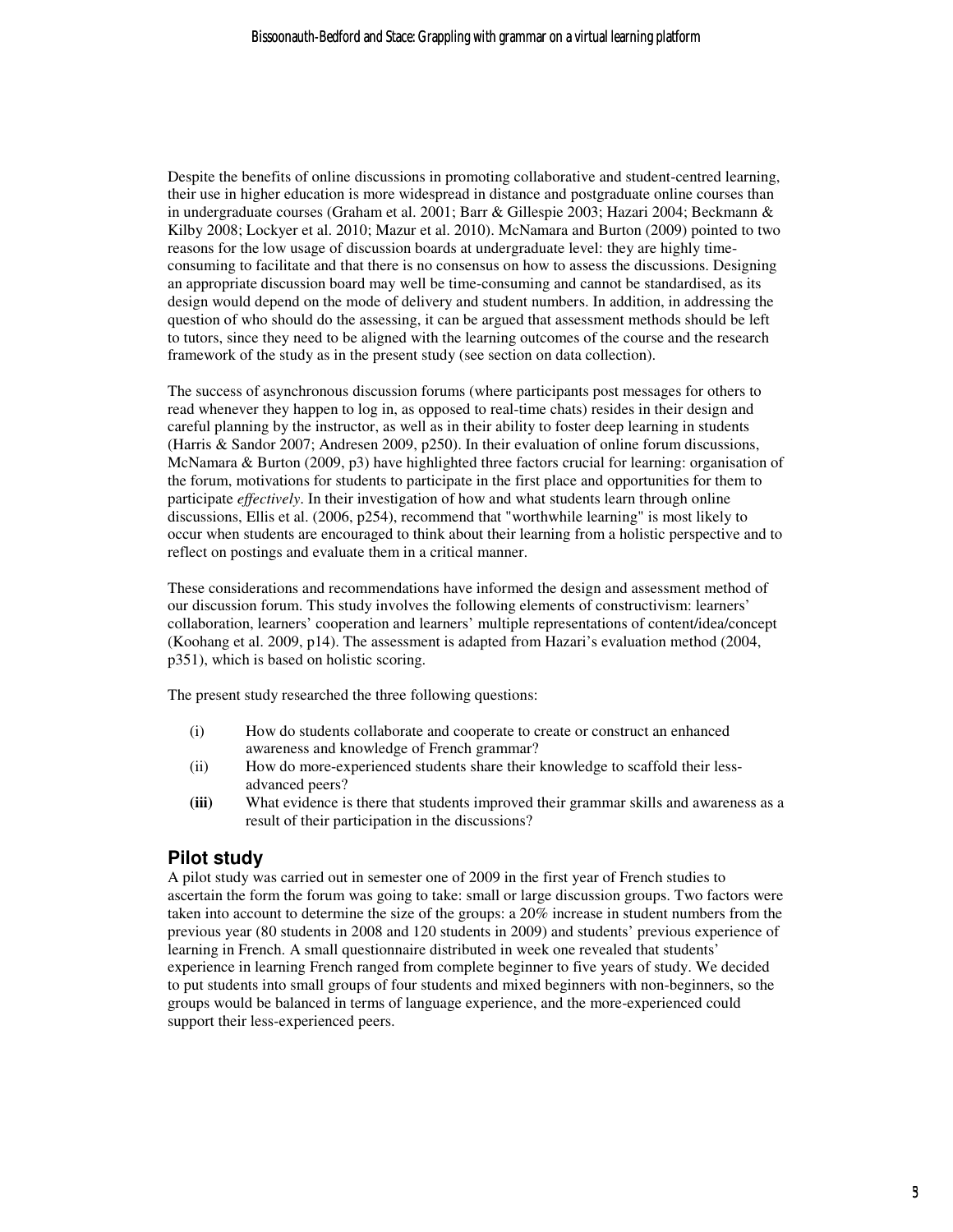A demonstration session was scheduled during lecture time in week two of the semester to show students how to access the online discussion board on the VLE. There were 30 groups at the beginning of the semester. All groups were asked to exchange their thoughts on grammar aspects studied in the face-to-face lectures and seminars on a weekly basis. As this was a pilot, the studied in the face-to-face lectures and seminars on a weekly basis. As this was a pilot, the interactions in the first semester were not assessed. At the end of semester one, a one-question A demonstration session was scheduled during lecture time in week two of the semester to show students how to access the online discussion board on the VLE. There were 30 groups at the beginning of the semester. All groups beneficial to their learning of grammar. The responses revealed that the small-group model did not work in the same way for every group, for various reasons. The main problem seemed to be a lack work in the same way for every group, for various reasons. The main problem seemed to of communication, since some students did not respond to the postings made by other members of of communication, since some students did not respond to the postings made by other members of the group. Those who had posted their thoughts admitted to their disappointment, as they felt they had been "speaking to themselves" for several weeks. In many cases, the breakdown in communication was due to students dropping out of the course during the semester, since t off date for withdrawal without penalty is week five in a 13-week semester. In the successful groups, however, it was clear that students were benefitting from discussions by collaborating and helping each other, and this was largely due to some members acting as leaders in the group and initiating discussions every week. their thoughts admitted to their disappointment, as they felt they<br>for several weeks. In many cases, the breakdown in<br>dropping out of the course during the semester, since the cutweek semester. In the successful<br>from discussions by collaborating<br>rs acting as leaders in the group ar<br>mplemented following feedback fr<br>he end of semester one, when the

For the second semester of 2009, a change of strategy was implemented following feedback from the pilot study, and after a most fortunate accident towards the end of semester one, when lecturer left the discussions open to the whole class instead of confining it to the small groups. Students commented upon how useful it was to read postings from the whole class and to learn from peers. Consequently, in the second semester, the whole class was allowed to contribute to the discussions as one group. From a logistical point of view, this was made easier by a smaller class from peers. Consequently, in the second semester, the whole class was allowed to contribute to the discussions as one group. From a logistical point of view, this was made easier by a smaller class size, as the numbers dro composed of students having completed their first semester successfully and included some direct-<br>entry students who had obtained the prerequisites elsewhere. entry students who had obtained the prerequisites elsewhere.

# **Main study and data collection data collection**

The grammar discussion forum discussion forum, as a language learning tool, was housed on the Virtual Learning System and was available asynchronously for the duration of the second semester in 2009. This system provides a wide range of tools to support online teaching and learning. In this instance, the The grammar discussion forum, as a language learning tool, was housed on the Virtual LSystem and was available asynchronously for the duration of the second semester in 2009 system provides a wide range of tools to support discussion topic" function, which shows progression in the student exchanges. In the second semester of year one, the discussion topics were inspired by the three main aspects of French semester of year one, the discussion topics were inspired by the three main aspects of French grammar studied in semester two: the past tense (passé-composé and imparfait), object pronouns (direct and indirect) and reported speech (Figure 1).



<u> Weeks 1-3 Discussion Topic</u> Weeks 1-2 should focus on le Passe-Compose with the verb 'avoir' weeks 2-3 should focus on le Passe-Compose with the verb



etre

Reported Speech

weeks 9-11 discussion topic Weeks 9-11 should focus or



Weeks 4 & 5 discussion topic<br>Weeks 4 and 5 should focus on the use of the Passé Composé and the Imparfait



Weeks 6-8 Discussion Topic Weeks 6-8 should focus on Pronoun Objects

Weeks 12 & 13<br>Weeks 12 & 13 should focus on Revision

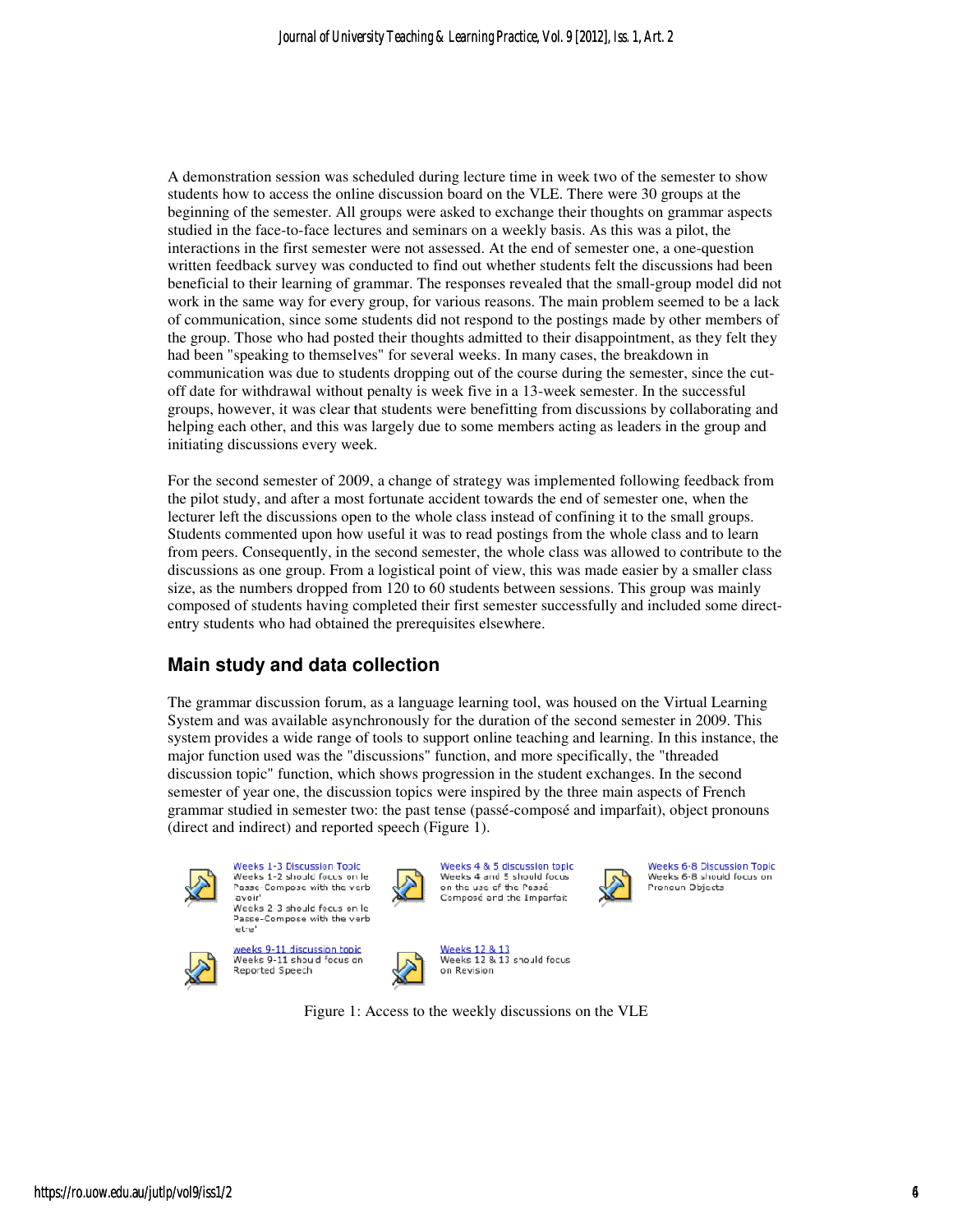Students accessed the discussion forum at any time by clicking on the weekly icons (Figure 1). They could post, reply to and forward messages, but they could not delete or edit their own or their peers' messages once posted (although these functions are provided within the discussion function of the VLE). Nor were the posts graded within the VLE. All students had access to the forum, and there was no group structure controlling access.

The discussion forum was integrated into the formal assessment, since research conducted on online learning suggests that students will not participate in a task unless it is structured into a course (Wozniak & Silveira, 2004). To motivate students and encourage a high quantity of discussion, the forum was integrated into the continuous assessment as a participation mark worth 10% of the semester's mark.

There was only one compulsory requirement: a minimum of five discussions directly related to the grammar aspect studied in the semester (in practice, this worked out to a minimum of 10 posts per student over the course of the semester). Exchanges could be in either English or French. In addition, the first person to start the discussion was asked to indicate the topic of discussion; for example, "agreement of past participles with the passé-composé".

In week one, students had a practical tutorial in the IT labs, where they could access the forum individually, and were given an instruction sheet. In the first couple of weeks of the semester, a stimulus for discussion was given in the form of a personal example:

"Ce week-end je suis allée voir un concert classique à l'Opéra de Sydney. C'était ma première fois à l'Opéra House et c'était très impressionnant. Et vous, qu'avez-vous fait de spécial ce weekend?" (This week-end I went to see a classic concert at the Sydney Opera House. It was my first time at the Opera House and it was very impressive. And you, have you done something special this week-end?).

It can be noted that direct input from the teachers was deliberately kept minimal, since the main aim of the forum was to encourage students to initiate discussions, interact and be rewarded for it. Hazari's evaluation method (2004, p351) based on holistic scoring was adapted to the present study. The assessment criteria were kept simple and flexible, with a minimum of 10 postings per student over the semester, and a score determined by sorting the whole set of discussions for a given student in chronological order and giving an overall score out of 10.

The mark scheme awarded a range of one to ten marks for weekly discussions based on regularity of postings, content of posting (related to grammar and/or another aspect of French) and interaction with others (Figure 2).

| Marks (out of 10) | Assessment Criteria                                                                                                                                                                                                                                                                                                          |
|-------------------|------------------------------------------------------------------------------------------------------------------------------------------------------------------------------------------------------------------------------------------------------------------------------------------------------------------------------|
| 8-10 marks        | regular postings over the semester, minimum of seven on<br>grammar and any other aspect of French<br>interaction with others and adding to discussions by providing<br>relevant responses, and/or by illustrating a point with examples<br>leading discussions and/or encouraging group discussion                           |
| 4-7 marks         | several postings (fewer than seven over the semester but not all at<br>once)<br>exchanges related to grammar and/or any other aspect of French<br>language/culture<br>interaction with others and adding to discussions by providing<br>relevant responses<br>helping others understand and encouraging follow-up discussion |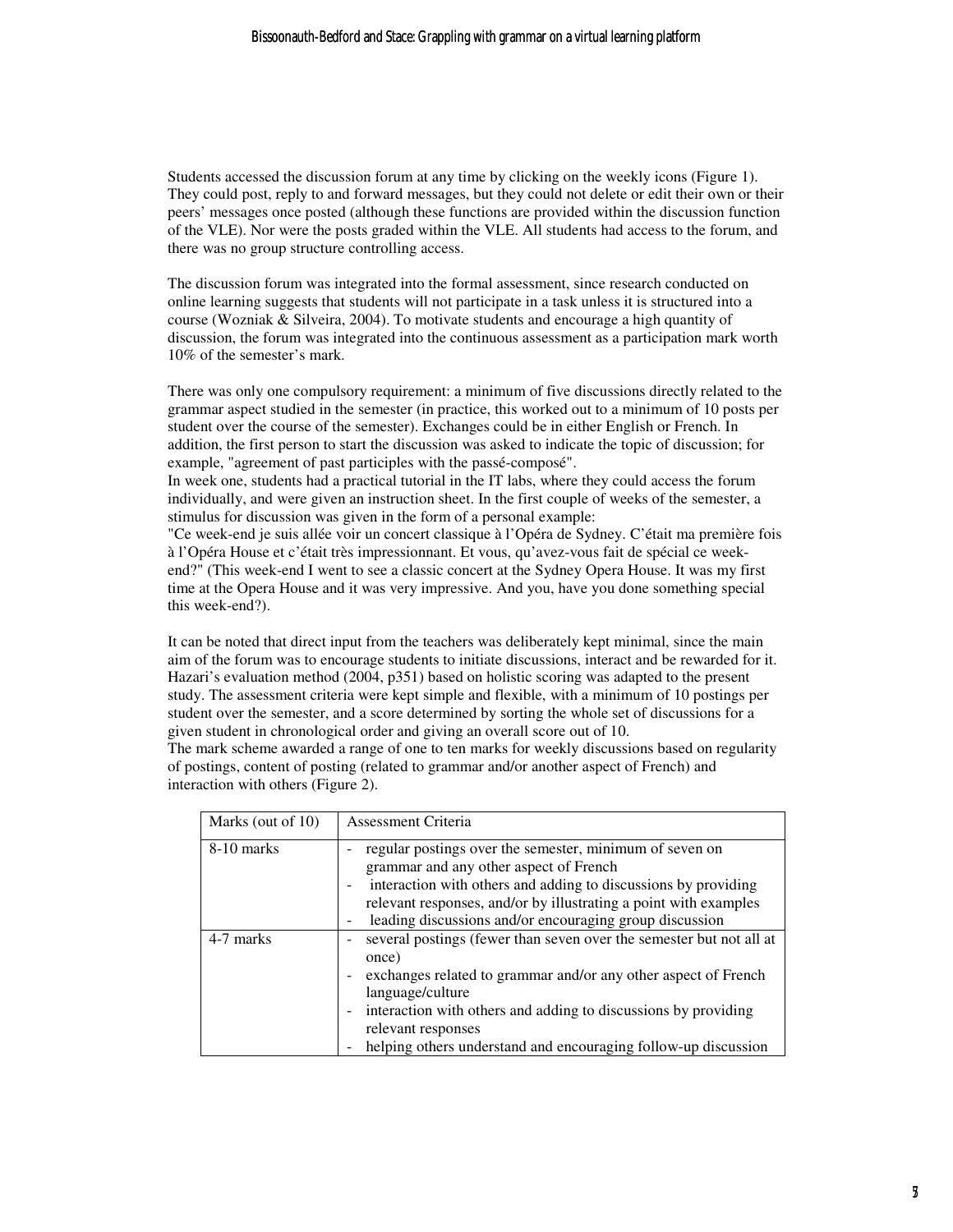|             | from other students                                                                           |
|-------------|-----------------------------------------------------------------------------------------------|
| $0-3$ marks | irregular postings (fewer than four over the semester, can be all<br>$\overline{\phantom{0}}$ |
|             | at once)                                                                                      |
|             | exchanges can be related to grammar, but must not always be                                   |
|             | post has to bear relation to other students' posts                                            |
|             | comments or opinions with little or no effort to interact with                                |
|             | others and help class discussion                                                              |
|             | no postings over the semester<br>۰                                                            |

Figure 2: Marking Scheme and Assessment criteria for online discussions

# **Results and discussion**

# Results and discussion<br>Using the forum as a learning and social platform

A quantitative analysis of the data on read messages (Figure 3a, y axis) and posted messages

(Figure 3b, y axis) suggests that the forum was well used as a peer-support and learning platform.

A comparative analysis between read and posted messages shows that students were reading more than they were posting throughout the semester, which illustrates a high degree of engagement although participation was less and more varied. Approximately 12 students read more than 500 messages over the semester, three students over 1000 messages and one student over 2500 messages. As far as posted messages were concerned, 17 students posted more than 10 messages whilst half of the group posted between five and 10 messages in the semester. sages (Figure 3a, y axis) and posted messages<br>well used as a peer-support and learning platform<br>d messages shows that students were reading mo<br>, which illustrates a high degree of engagement,



Figure 3a: Number of student messages read during the semester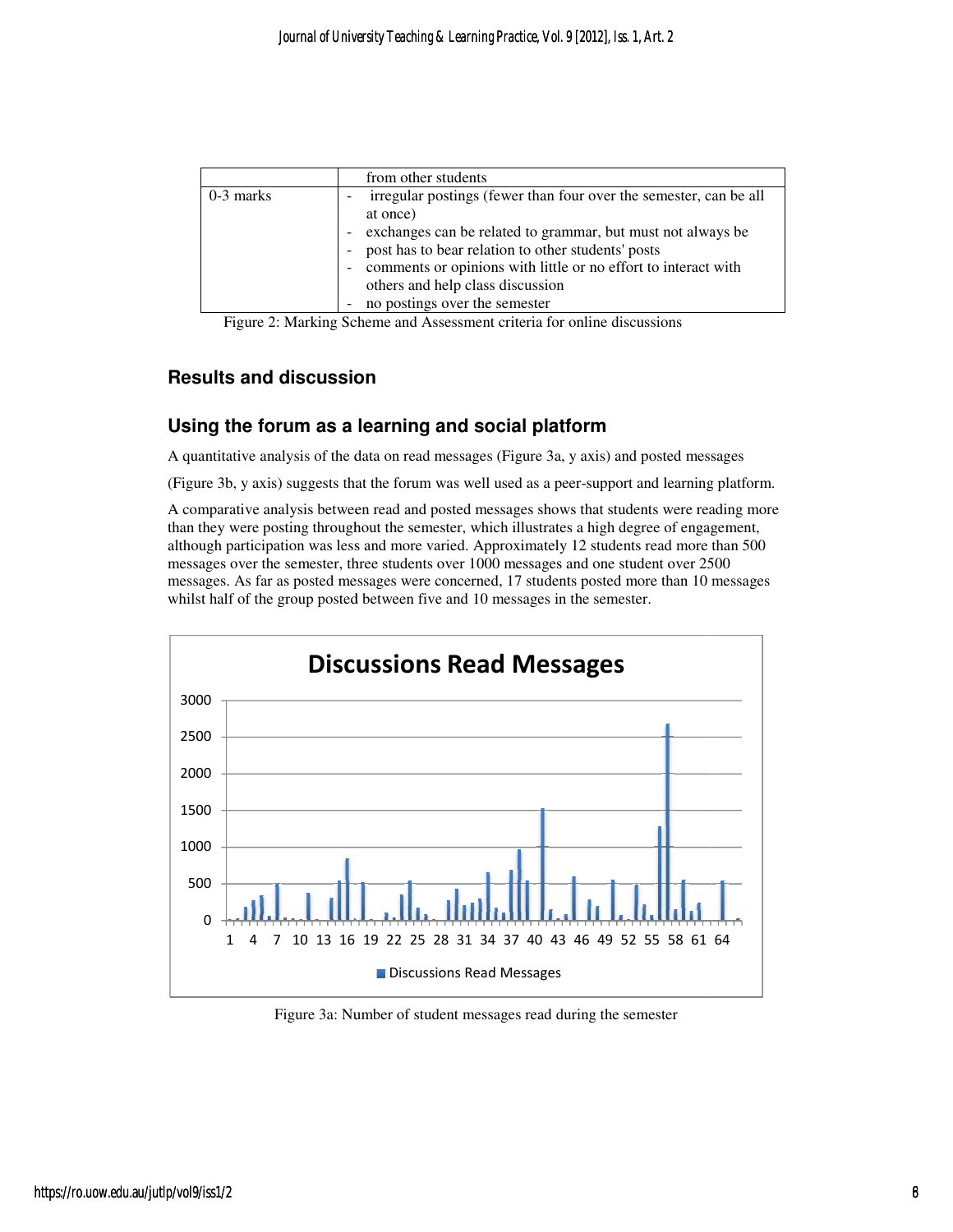

Figure 3b: Number of student messages posted during the semester

Figure 3b: Number of student messages posted during the semester<br>A qualitative analysis of the content of the interactions also reveals that students used the discussions as a learning platform platform, as well as a social platform. Those who felt they could help by virtue of their more advanced knowledge or understanding did so almost instantly. This gave an virtue of their more advanced knowledge or understanding did so almost instantly. This gave an element of spontaneity to the interactions. Experienced students provided excellent explanations to the grammar-related questions, as shown in the examples below; others built on these explanations and provided feedback, whilst yet others asked for views and opinions from their peers and sometimes the teachers, when they felt unsure of their own responses. What is clear is that requests for help to the teachers in the discussions were minimal, which shows that students tried to work on their own and rely on their peers as much as possible. requests for help to the teachers in the discussions were minimal, which shows that students tried<br>to work on their own and rely on their peers as much as possible.<br>A detailed qualitative analysis of the data was carried o nt of the interactions also reveals that students used the<br>as well as a social platform. Those who felt they could help by<br>wledge or understanding did so almost instantly. This gave an<br>actions. Experienced students provide 6365<br>
the uld h<br>
s gav<br>
plana<br>
s and that<br>
s and l<br>
the s and the wer<br>
ce ar<br>
shari:<br>
down the s<br>
distributed and l<br>
distributed and l<br>
distributed and l<br>
distributed and l<br>
distributed and l<br>
distributed and l<br>
and and l

representative of this mixed proficiency student population: two beginners, students A and B; and two more advanced, students C and D; these four students are studying French as one of their major subjects and thus will be able to take part in follow-up studies in the near future. These students were chosen in part for this reason, but particularly because their involvement and approaches to the discussion forum are representative of the three types of learning that were occurring: Moreover, ; these four students are studying French as one of their<br>the part in follow-up studies in the near future. These<br>eason, but particularly because their involvement and<br>e representative of the three types of learning that w

- i. building and sharing of grammar knowledge and awareness
- ii. making connections between language, culture and society through experience and reflection
- iii. sharing of language-learning tips and strategies

The first two categories were expected as part of an activity fostering cooperation and sharing of knowledge by initiating, explaining and commenting on postings. The third category, however, came as a pleasant surprise, since the content of the postings went beyond the expected activity and revealed a meta-linguistic awareness of the relationship between language, culture and society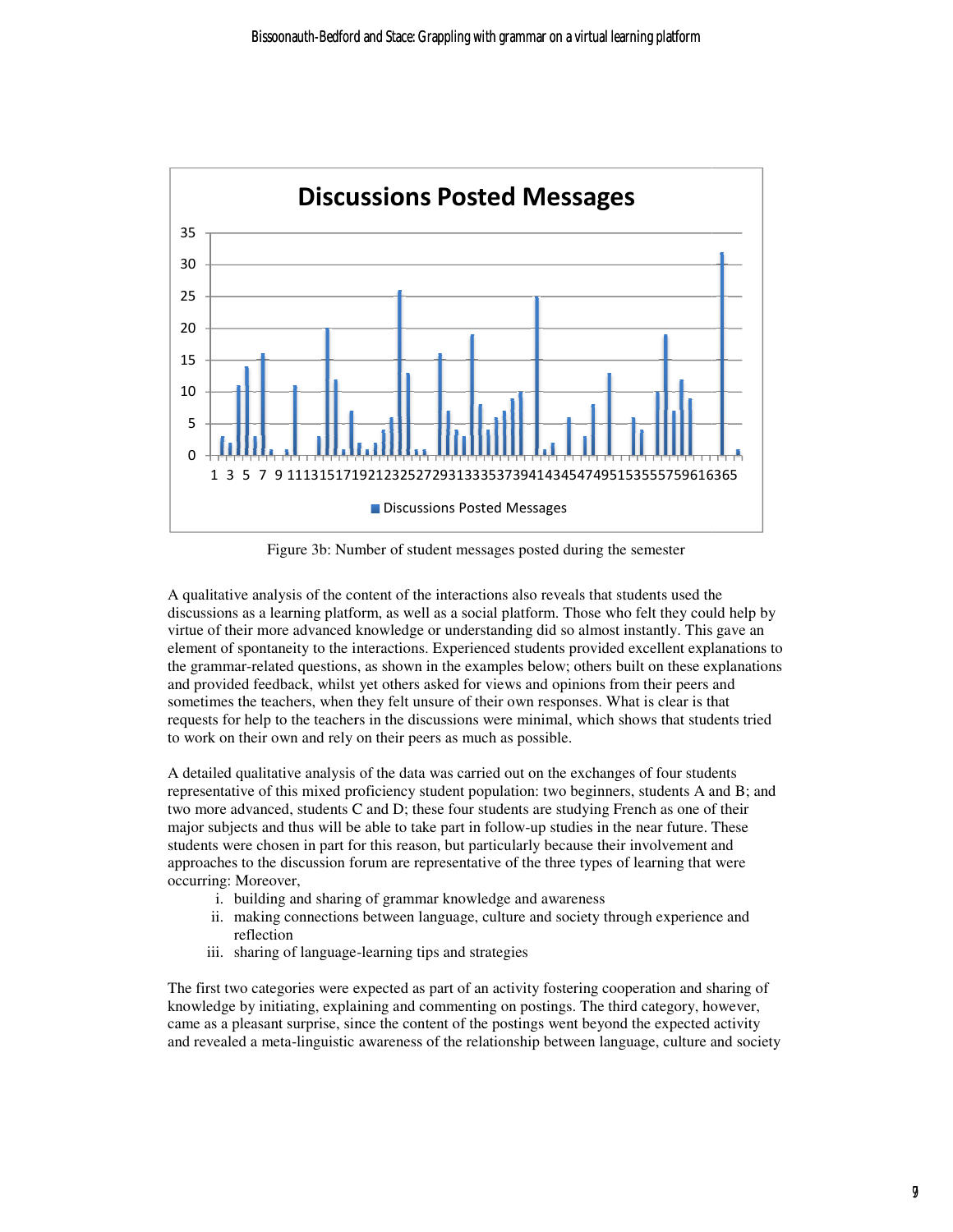by evaluating and reflecting on other postings. This is now discussed in the following paragraphs.

### **Building and sharing grammar knowledge and awareness**

The two students who illustrate this category best are student A, who is a beginner, and student C, who is more advanced. Student A has been very involved in the Forum (1521 messages read and 25 messages posted in the semester). Although he is a beginner in French, student A has a sound knowledge of English grammar and technical terms, which he has displayed on numerous occasions. He does not initiate discussions much, but contributes to the exchanges by commenting and by sharing his knowledge, as seen in Figure 3c. When someone asks about agreement of direct-object pronouns, for example, student A contributes to the discussions by explaining the grammatical point and comparing it with English (see Example 1 below). Most of his explanations are clear with illustrations, thus showing that he knows the subject well and can apply his previous knowledge of linguistics.

#### **Example 1**

#### *Subject: Direct-object agreement*

*Student 1: I'm having trouble understanding the whole deal with the direct objects/agreeing or disagreeing. Can anyone possibly sum up in simple terms?* 

#### *Student A: Ok, here goes:*

*Objects, in French and English, normally come after the verb. However, you can make a fairly awkward phrase in English and French with the object coming before the verb; the example on page 64 of EoF [Elements of French] is [...]* 

*"Les cassettes qu'elle m'a données". (The tapes that she gave me. The m' is the French word for "to me" hiding in there somewhere).* 

*In this case the object is "les cassettes" and, since the object comes before the verb, the verb agrees with it.* 

*These cases are pretty rare, but we'll be using this rule a lot when we learn direct object pronouns because in French they normally come before the verb and they make the verb agree with the gender of the pronoun. But don't worry about it yet...* 

Many students in the class benefited from this type of peer explanation and support, as there was evidence of comprehension posted by a number of students thanking student A for a "very clear and helpful" explanation "that helped clarify things".

Another student who is active in scaffolding learning is student C (540 messages read and 20 messages posted), who is more experienced, with the equivalent of a HSC or advanced level in French. Like student A, she does not initiate many discussions. Her exchanges focus mainly on explaining and helping others with grammatical questions (see Figure 3c) relating to points she has already mastered from her previous knowledge of French grammar (see Example 2 below). Although she states the rules of agreement with the verb "avoir" (to have) clearly to one of her peers, giving an illustration would have been useful in making the notions sound less abstract and more real.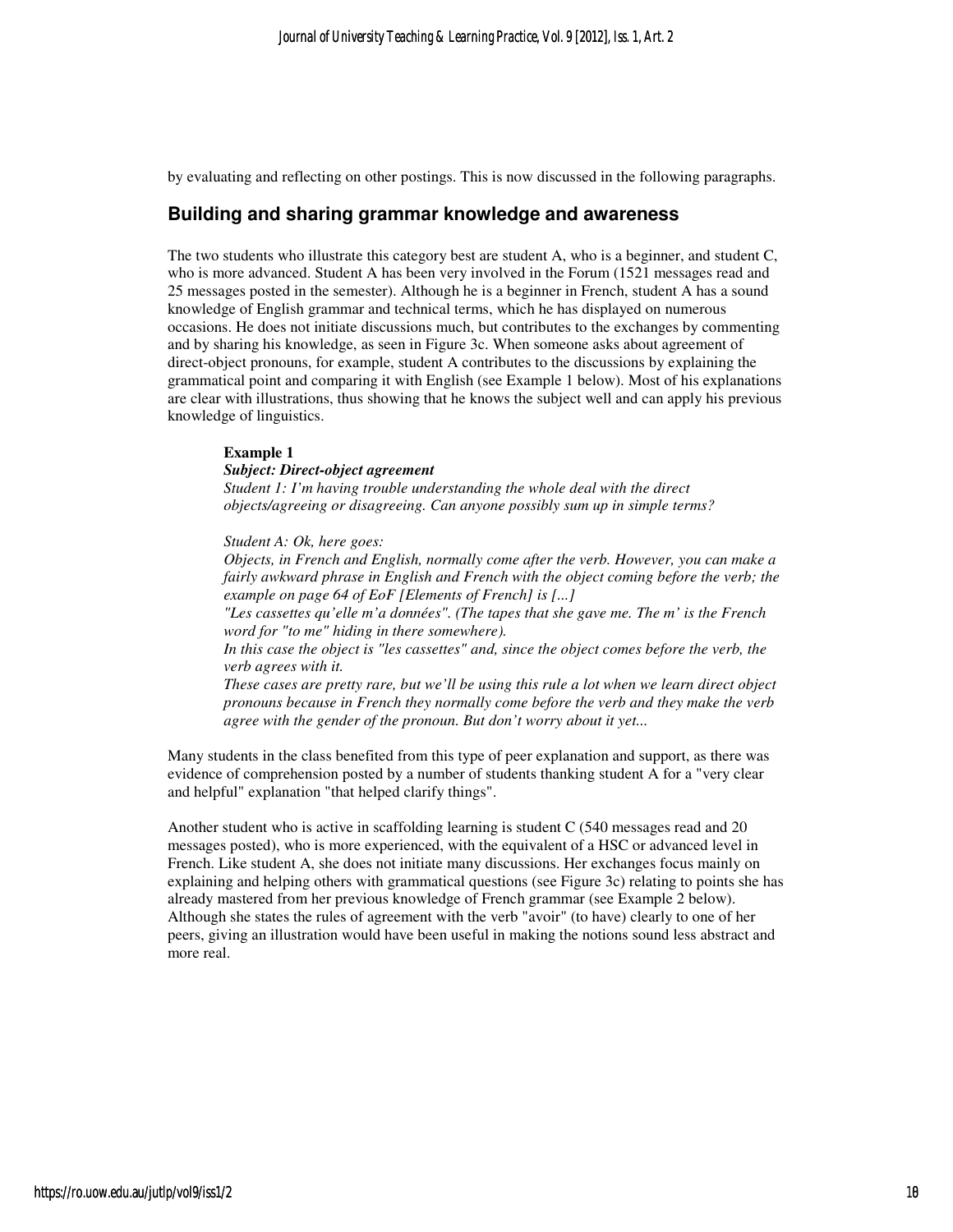**Example 2**  *Subject: N'y???* 

*Student 2: Just a quick question... does ne and y elide to form n'y??? Also...y doesn't alter the past participle does it (because it is primarily used as an indirect object pronoun)?* 

*Student 3: yes, ne and y elides to form n'y although i'm not too sure on the relationship between y and the past participle sorry!*

*Student C [Student 2]: remember that the past participle only changes for verbs taking avoir as the auxiliary if there is a preceding direct object so it doesn't matter.* 

Between her earlier exchanges at the beginning of the semester and later ones in the semester (week nine), student C's responses denote a clear improvement in the way she engages with her peers, when she gives a detailed explanation of the rule with illustrations (Example 3).

#### **Example 3**

*Subject: Commands Student 4: Bonjour¡ Just went over the test for "commands". I found them a little tricky. You have to put de or d' before the verb. Is that right? The verb then has to agree with the subject. Merci.* 

*Student C: Bonjour [student 4], usually with commands it goes: de/d' (ne pas) (pronoun if there is one) infinitive verb with commands the verb doesnt agree because you've got the de at the front so for example: "faites-moi une omelette" becomes (after the he said to her bit) "de lui faire une omelette." hope that's a bit clearer, bonne chance* 

*Student 4: Merci! There is so much to remember.* 

Nevertheless, she makes a slight error in the terms when giving the agreement rule in an infinitive prepositional phrase "the verb does not agree with the 'de' in front", which in fact is not totally accurate, since the rule is that there is no agreement in phrases with 'de  $+$  infinitive'. No one seems to have picked up on this small error, due perhaps to a lack of detailed knowledge at this stage.

Despite a couple of gaps, Student C contributes to the discussions by helping to build the knowledge of her less-advanced peers by providing clear, accurate and detailed explanations and reformulations of notions from the viewpoint of an Anglophone learner.

As a learner, she does not take the risk – unlike student  $A - of$  explaining a point she is unsure about, nor does she invite class discussion. She comes across as wanting to help others through her numerous interventions, and gives the impression of having good knowledge of grammar and the French language.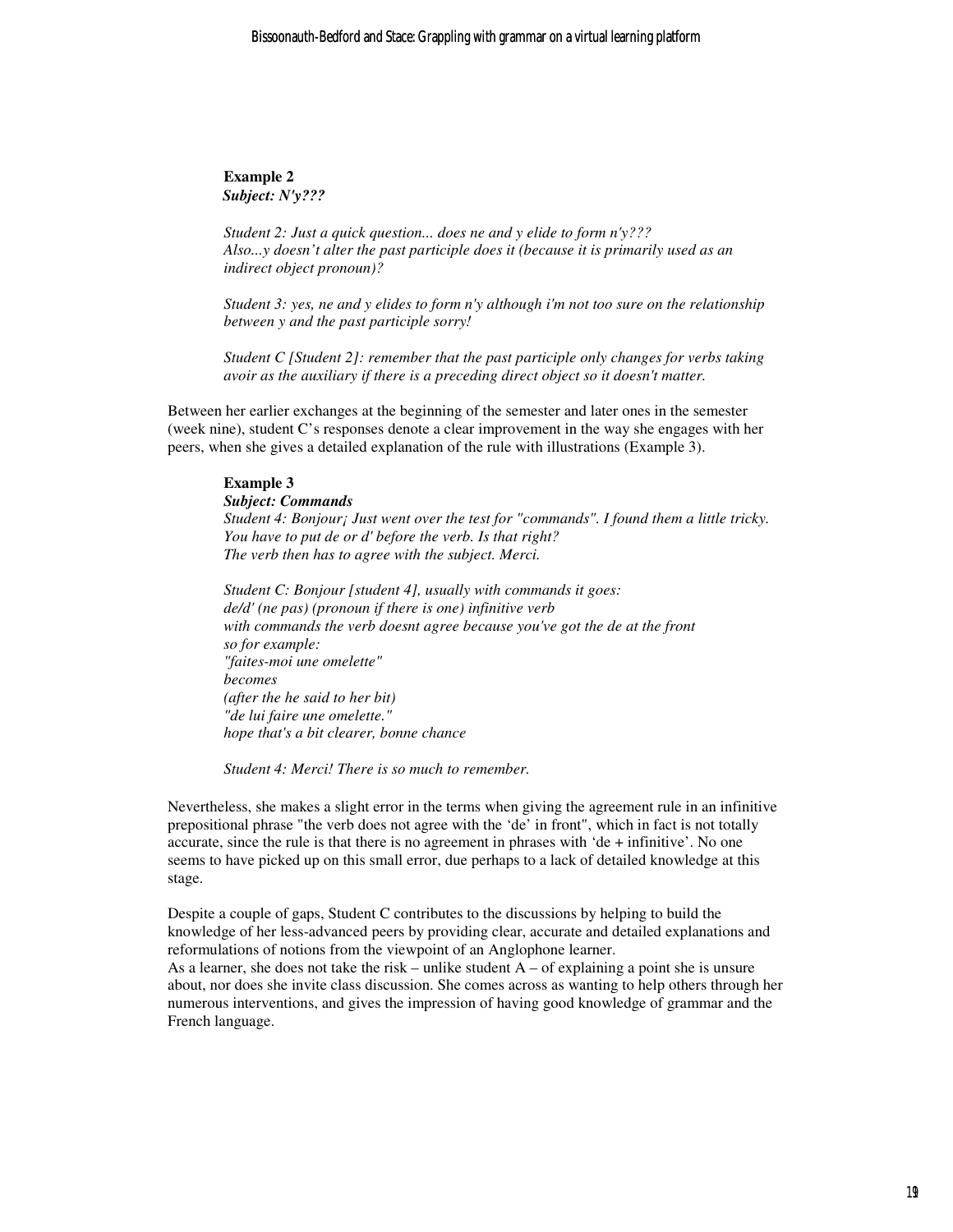In terms of personal improvement resulting from online discussions, the postings suggest that her own progress is due to independent learning and effective reflection, thus countering the view of the socio-constructivist paradigm that learning requires the mediation of others. In contrast, these results would seem to illustrate the psycholinguistic paradigm in language acquisition (Lamy & Hampel, 2007, p119) that some type of cognition requiring understanding of concepts and internalising of rules occurs progressively at an individual level.

# **Connecting language, culture and society**

Student B, also a French beginner, is perhaps the best example for this category, with over 500 messages read and 10 messages posted). Her approach is very different from those of students A, C and D in that she does not seem altogether interested by grammar. Although she does fulfil the assessment criteria for this activity by having ten posts for the semester, and has initiated more discussions than her three peers (Figure 3c), her posts are comments related to her interests in the French culture and how it compares to her own Australian culture.

Her linguistic skills in grammar are on the weak side and she reflects on the reason for a 0 score in the passé-composé (perfect tense) test by acknowledging her error (see Example 4 below). Nevertheless, she is very supportive of her peers.

#### **Example 4**

*Student B: Yeah, I got 0/100 for the Passé Composé because I thought I only needed to put in the subject and the verb. Il n'est pas un [sic] petite erreur, il est un[sic] grande erreur!!! [It is not a small mistake, it's a big mistake]. I hope everyone else did better then [sic] me!* 

Her posts clearly show that she thinks the forum should not be limited to grammatical discussions and understanding the rules and terms of a foreign language. Her interactions are mainly focused on sharing her enthusiasm for French music and cinema with the class, and making connections with her own culture, as shown in Examples 5 and 6 below. It can be noted that student B switches between English and French as her language skills improve over the semester. Although languageswitching was noted on numerous occasions in the students' exchanges (greetings, taking leave, giving support), its impact on language acquisition was outside the scope of this study.

#### **Example 5**

#### *Subject: la culture français [sic]*

*Student B: Bonjour! D'accord, so I know it's not really related to the subject of reported speech. But for those who want to immerse themselves, or find out more about "la culture de France" I just thought I'd share some bands I found, as well as a really good site for French pop culture. Des group[sic] de musique et chanteurs français sont: Carla Bruni (of course) BB Brunes Malajube Plastic Bertrand (these guys sing that mars bar ad) Camille Tonton David (He does reggae). Listening to French music is good because you do not have to feel guilty about it. For anyone else who gave it a try, let me know of any good bands or movies or websites. Vive la France!* 

#### **Example 6**

#### *Subject: Le film*

*Student 5: ça va? I was unable to see the film on Monday night, For those who saw it I'd just like to know if you all enjoyed it? It got some very good reviews.*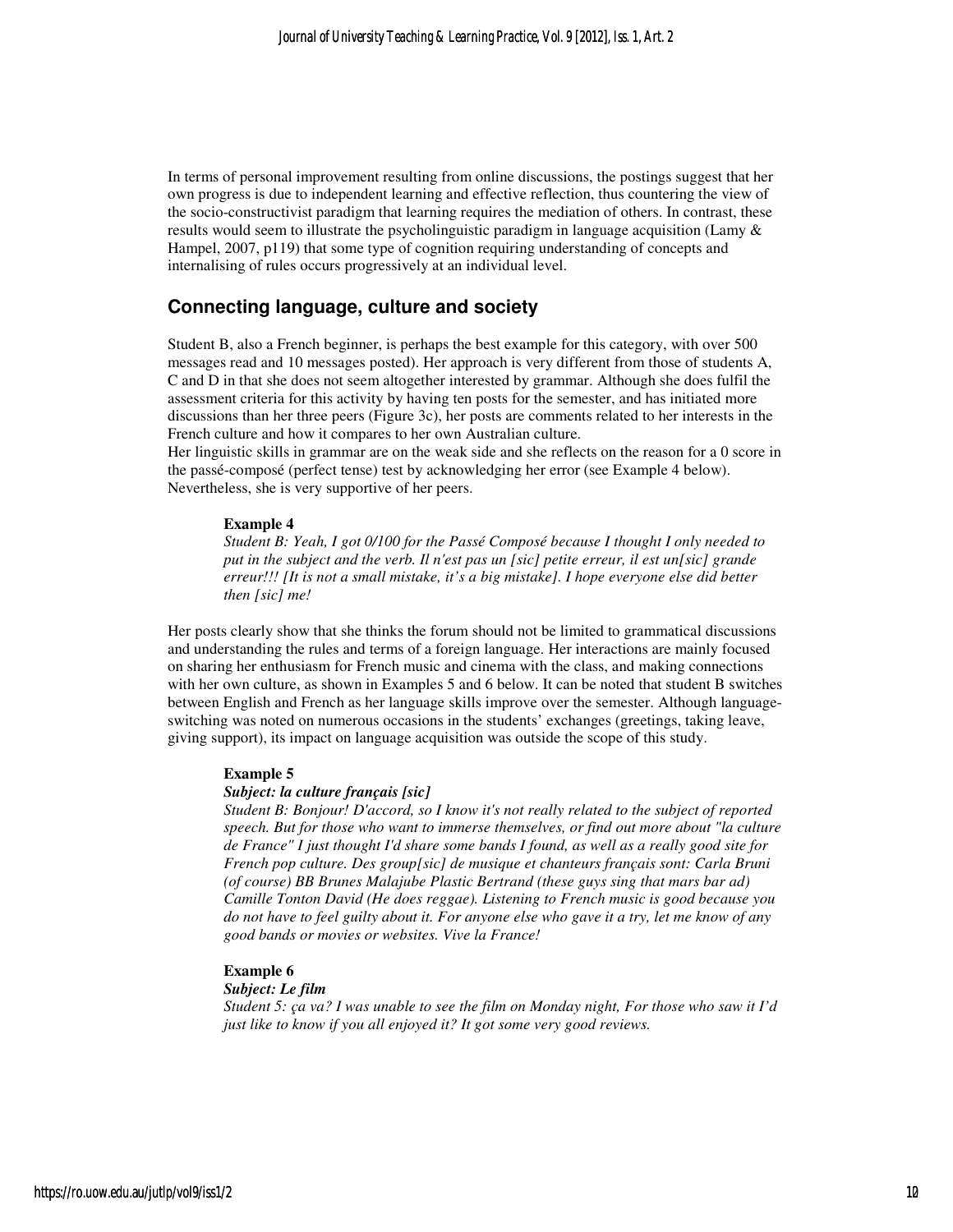*Student B: Hey guys! The film ["Entre les murs", titled in English "The Class"] was really good- I'd recommend it. It was interesting to see the different schooling system they [the French] have, and also their society (not to sound like a nutter or anything). [...] SBS [Australian television channel] also have late-night films that are sometimes French but always fun, or at least interesting, to watch!! A bientot!* 

*Student 6: Hi! I'm bummed that I missed the film as well. I really like "Joyeaux Noel" (sorry, can't be bothered finding accents). It's based on a true story about the ceasefire between the troops on Christmas Eve of 1914 (I think). It sounds really dry but is actually kind of fun.* 

*Student 7: The film was really interesting. I just loved the fact that it was a french class that the film centred on. It meant a major reason I identified with the students was their struggle completely grasping the intrinsics of french grammar - gah! Another great film where a character's french isnt 100% is "La science des rêves", starring Gael Garcia Bernal and Charlotte Gainsbourg.* 

*Anyway, yep, "The Class" was fantastic; you should definitely get your hands on a copy of the DVD.* 

# **Sharing learning tips and strategies**

Student D, who, like Student C, is more experienced, is perhaps what one could call a minimalist in terms of number of exchanges (43 read messages and four posted messages). He does not initiate any exchange (Figure 3c), and his small number of exchanges is focused on commenting and helping others by giving accurate explanations and sharing language-learning strategies and useful tips from his prior experience, as shown in Examples 7 and 8. Although student D's explanations are generally helpful and accurate, illustrating the rule with an example would have provided a social context and made the explanation clearer and more relevant to others, particularly the less-advanced and weaker students.

#### **Example 7**

#### *Subject: Direct object en français*

*Student 8: I just need confirmation since the text book's a little confusing on this and I got confused trying to articulate this in class: attendre, chercher, demander, ecouter, payer, and regarder are all direct pronoun object in French, meaning they take "les" instead of "leur" etc, right?* 

*Student D: Bonjour [student], Those words that you listed are verbs, yes? They would take the direct object though, because the word that follows would not generally come with a preposition.* 

*I think the textbook meant that the definition of "regarder" was "to look at" so there would be no need for a preposition after the verb. I hope this helps.* 

#### **Example 8**  *Subject: conjugaisons-eek!*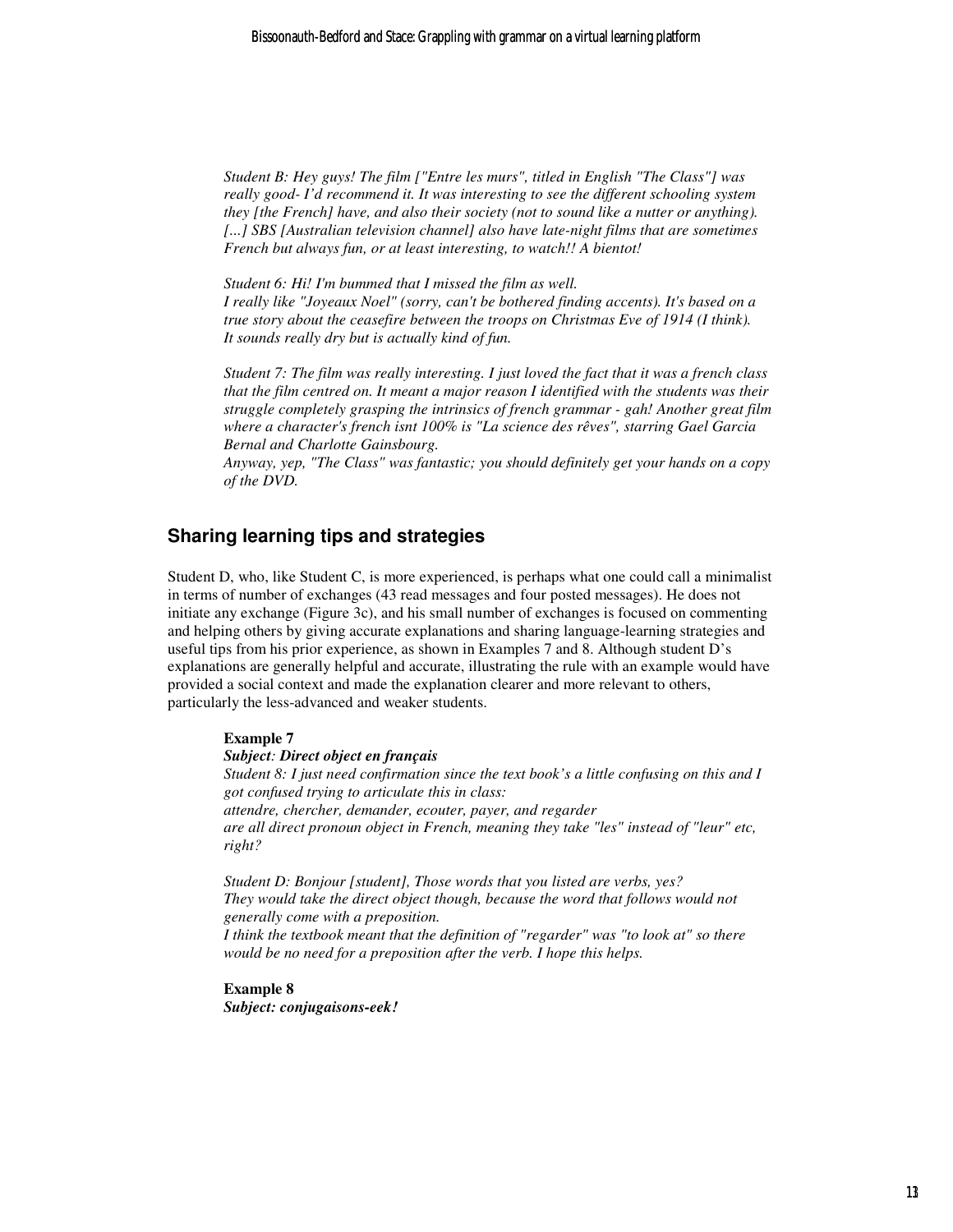*Student B: Salut tout le monde ! Just wondering if anyone else has heaps of trouble trying to figure out what verb has been conjugated. And if there is any easier way to recognise them. I'm guessing it's all a matter of learning them...* 

*Student D: Salut [student], I think that you are spot on in saying that to recognise the verbs we just need to learn them all. However, if we know the stem, which is the same for a few different conjugations of the same verb, then I think we'd go a long way. So what am I saying? Learn the stem, know the stem, and then from there, we can know the verb I hope this helps.* 

Another example of student engagement and collaboration is Example 9 below, where students interacted in a threaded discussion to scaffold (student C, student 10), and share useful tips and advice (student 9) on how to prepare efficiently for the oral examination.

#### **Example 9**

#### *Subject: Re: Oral Exam*

*Student 9: Hey everyone,* 

*I was wondering if someone could please help me out. I am feeling quite unsure about the books and movies topic. Could people please post back some ideas of phrases, words etc. to use with this topic?[...].* 

*Thank you*

*Student 10:* 

*Are you feeling just as stuck as I am? I'm thinking of maybe looking for a french website that does film reviews...* 

#### *Student C:*

*have a look at wikipedia the french version pick a movie that you know and then look at both our version and their version of the article and you should get heaps of phrases, descriptions etc* 

#### *Student 11:*

*Yeah, I agree with [student] on that - wikipedia is great because you know whta [sic] is written is almost 100% likely to be in correct french. I have also found it very helpful if you want to talk about places and people as well. Basically any topic that you can think you might want to talk about you can find some good phrases and ideas on in the french wikipedia.* 

*You have to be careful in translating the French though because the French/English versions are often not always the same, so any idioms and things like that might not make complete sense.* 

#### *Student 12:*

*thanks for that wikipedia tip - it's been helping a lot! For the movies and books I've mainly been describing the plot (VERY simply) and saying if I like the actors/authors. I've been going over some topics that could be in the exam, does anyone have anything to add that may be in there?* 

*family friends/ best friend*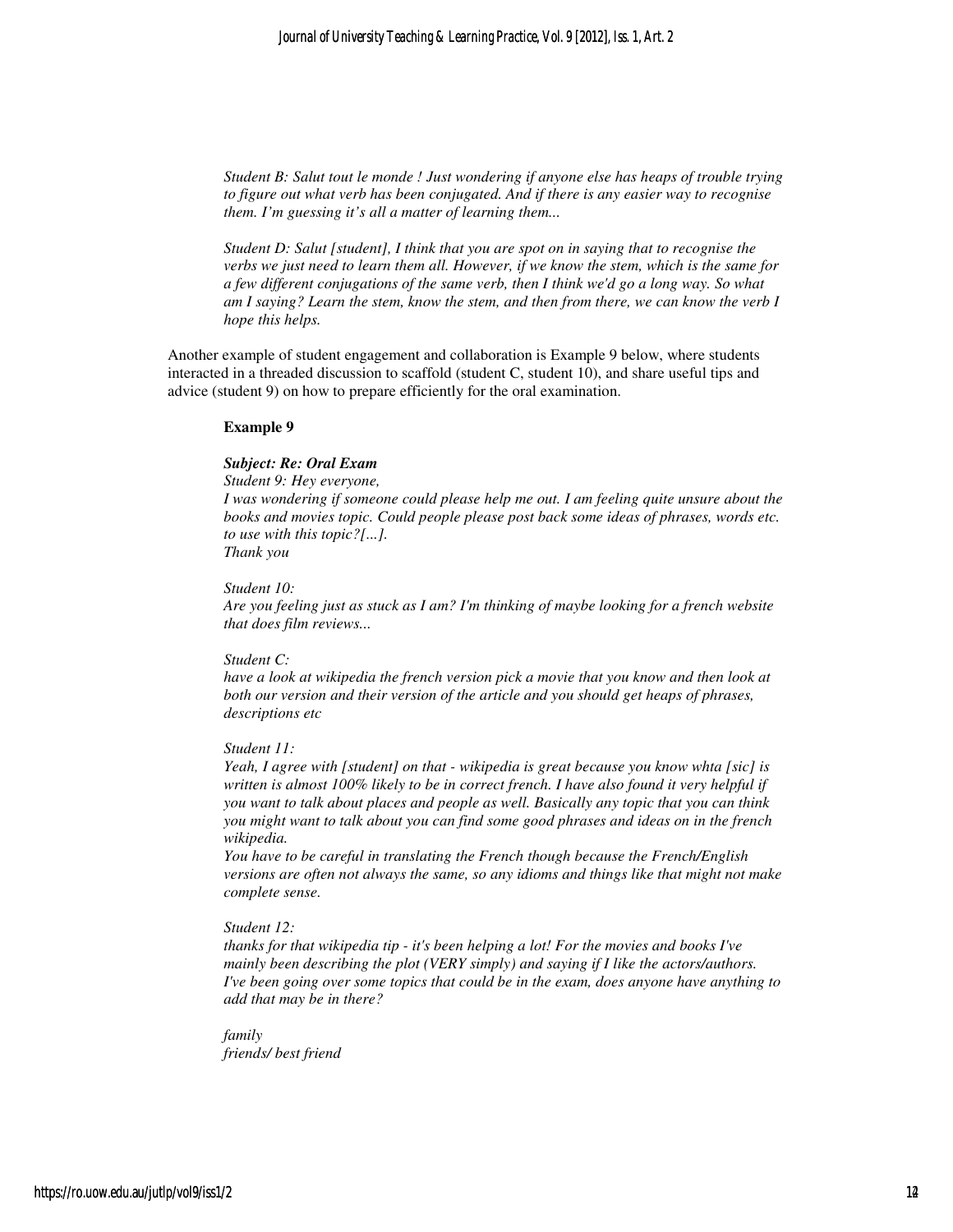*town where you live daily routine weekends/hobbies favourite books/movies Maybe something on past tense, like talking about a holiday.* 

*Student 9: to add to the list: what you will be doing this summer also don't forget a couple of questions you can ask [the teachers](I got caught out on that last semester!)* 

*Student 12: ah, merci. that would be using just the simple future tense wouldn't it? U just put the verb aller in front of another verb like: je vais faire* 

Although a discourse analysis by coding and categorising each student exchange was outside the scope of this study, an analysis of the nature of the exchanges posted by students A, B, C and D into categories was carried out to illustrate in what way(s) these exchanges were supporting the learning process. The interactions can be classified into four categories: initiating, commenting on exchanges, self-evaluating and explaining, as shown in Figure 3c. The last column relates to the number of postings by each student throughout the semester.

| Student | Initiate | Comment | Self-Evaluate | Explain | <b>Total Posts</b> |
|---------|----------|---------|---------------|---------|--------------------|
|         |          | O       |               | 16      | 25                 |
|         |          | $\circ$ |               |         | 10                 |
|         |          |         |               | 10      | 20                 |
|         |          |         |               |         |                    |

Figure 3c: Analysis of student exchanges by category

# **Student feedback and evaluation on the effectiveness of the forum**

Students were asked to provide a brief, anonymous, written feedback about the language-learning benefits of the forum and how it could be improved in the future. The results are based on 48 responses (20 beginners and 28 non-beginners or more-experienced students) and the oral responses of students A, B, C and D at a focus-group interview. Responses and comments give an insight into how students perceive their contributions and class discussions in helping them improve their awareness and knowledge of French grammar.

In a similar way to Beckmann and Kilby (2008), who incorporated online discussion to "nurture" exchanges between on- and off-campus students in their postgraduate anthropology course, most of our undergraduate students felt the online discussions had been beneficial to their learning. The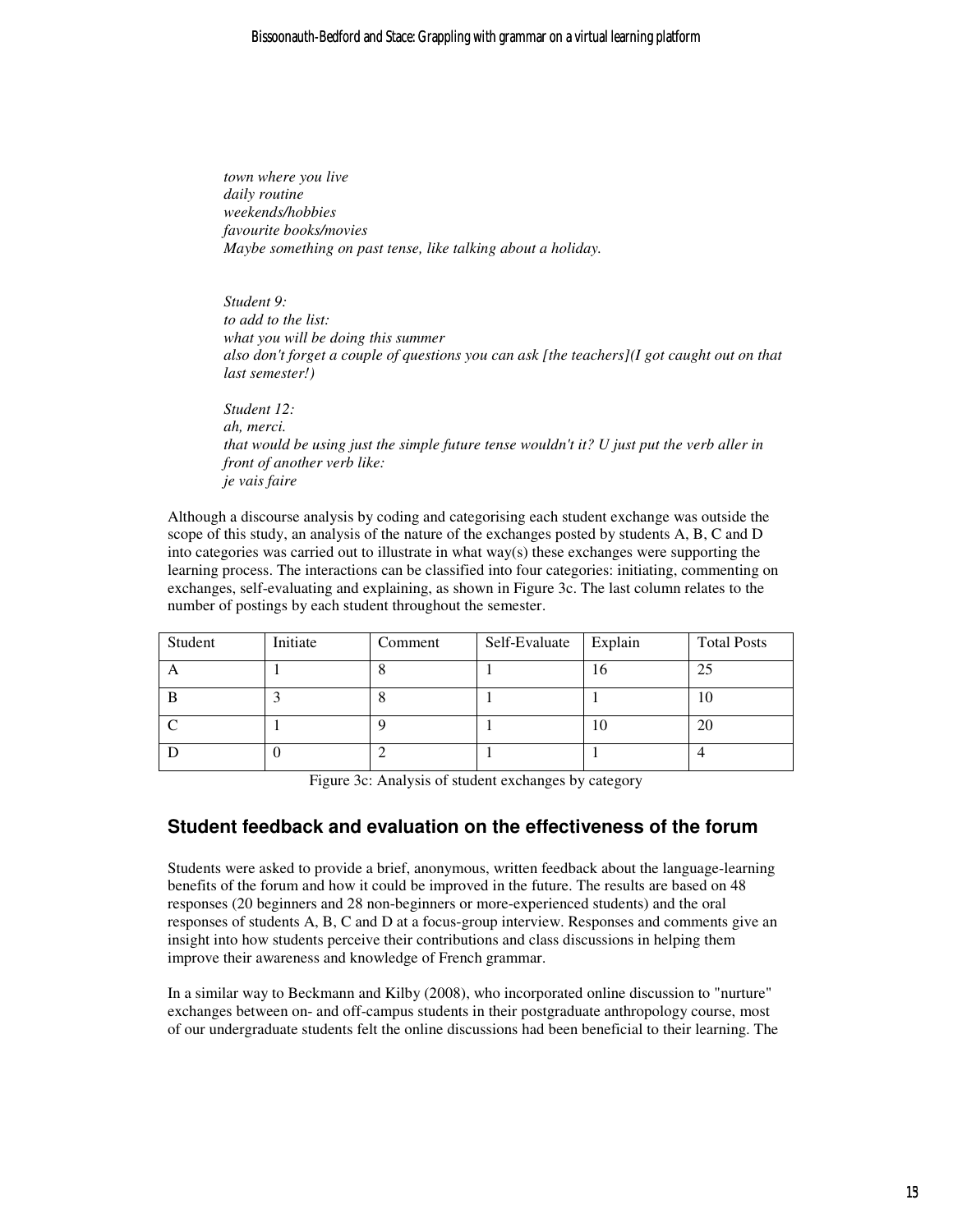written responses point to instances of scaffolding each other in a variety of ways that supported the learning process, very similar to Example 9 above.

For beginners, the benefits of the discussions included "developing tips or strategies to remember things and also to discuss homework", or "people posting useful resources like podcasts", and more precisely, "understanding difficulties encountered in class" in "answers from classmates at times outside of uni hours".

Other beginners found explanations of concepts and good suggestions from more-experienced students on learning techniques "useful", and that "it is good to have people there to answer questions you forget to ask in class"; one mature student remarked, "questions posed by some and answered by others [are] questions that concern me but had not crystallised in my mind".

As in the study by McNamara and Burton (2009), students' comments highlight the importance of belonging to the same learning community, since it is "good to read other people's questions and know they are having similar problems – answers my questions", and students benefit mutually from "having everyone's responses and explaining them in a more relatable [sic] manner", and the forum is "like a chance to practise French when you are at home where you can't really go and speak French to your mum and dad…."

For the more-advanced students, the benefits were varied. Some benefits were similar to those experienced by the beginners' group: the interactions and exchanges were "good to get tips on various grammar topics" and "to see other students having the same problems". In the data from the group interview, students elaborated on how their peers' clear explanations and comments had helped them improve their knowledge of French grammar and develop as learners:

"When you [the tutor] gave your lecture on transitive and intransitives, we had no idea, but when he [student A] wrote that thing and explained it, I just wrote it down and said 'ah, okay…'."

Results also confirmed claims made by Biggs (1999), that interactions and support had stimulated students' cognitive development and self-evaluation or reflection skills, since "explaining to other people helps my understanding" and that it was important to "…see the issues and answers of others in the class" since these "may be the same ones as myself that I don't know how to express".

There was only one student who admitted to "no benefits because I [prefer to] converse with fellow students face to face".

Suggestions for improvement were practical: "if the class was halved, it might be more productive". This seemed an excellent pedagogical suggestion, and it has since been adapted to suit current circumstances of increasing student numbers at year one level. For this academic year, discussion groups include approximately 30 students.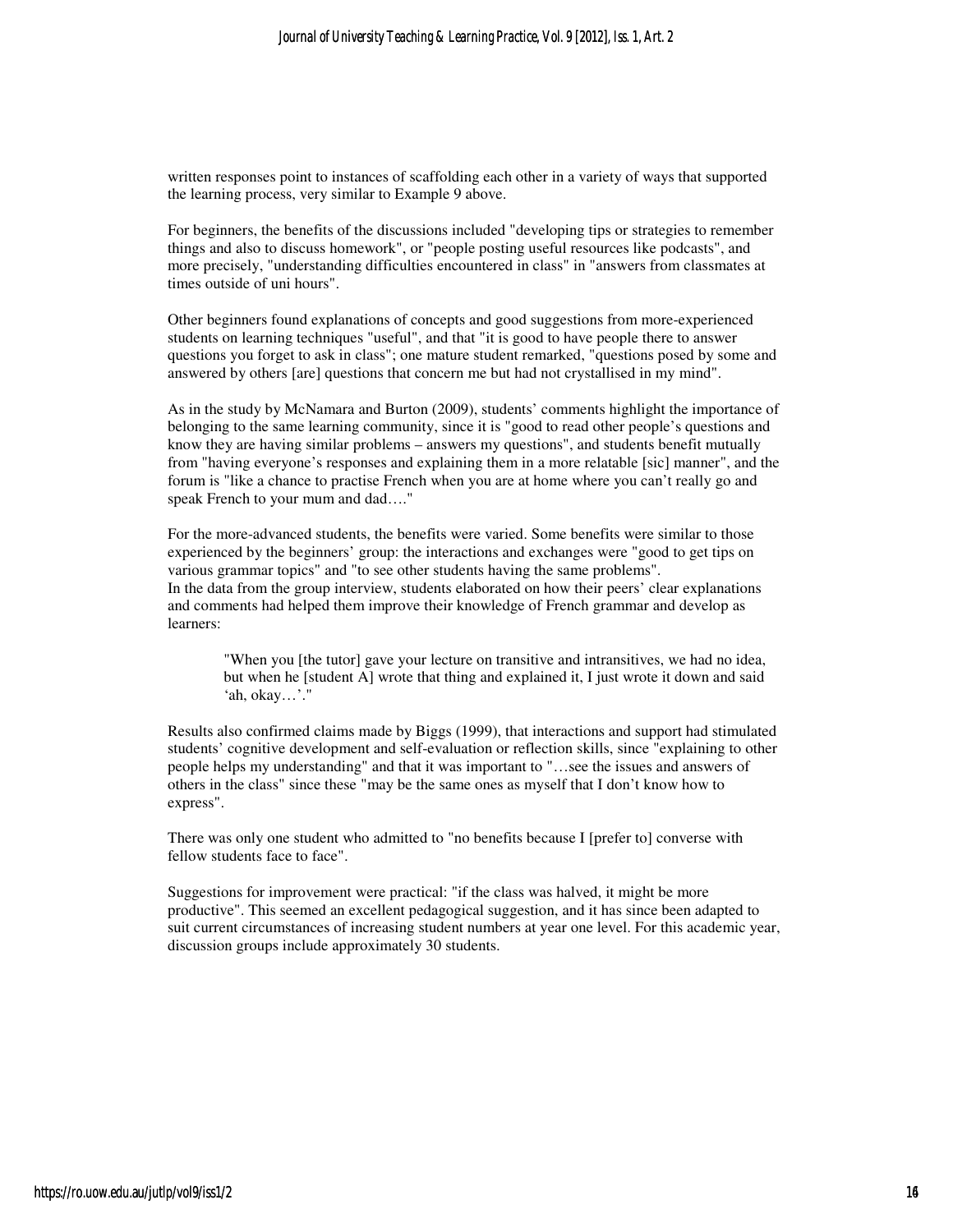# **Conclusion**

This study focused on embedding peer learning in online discussions to enhance the teaching and learning experience at our institution. Although it can be argued that the use of discussion boards is not innovative in itself, combining online discussions to extend face-to-face learning is a new approach for our teaching environment, since it enhances the existing teaching model and encourages students to play an active part in their own learning.

The interactions show evidence of successful peer support and cooperation by both more- and less-experienced students. It was usually, but not always, those with lower levels of French who were asking for explanations, and those with higher levels offering to share the knowledge they had gained through previous experience and exposure to the language. Interestingly, some with lower levels took leadership roles and contributed to the flow of communication, as well as enhancing the language learning experience from a linguistic and cultural perspective. The role of the teacher in these interactions was kept to a minimum, since one of the main aims was to encourage students to interact online to improve their learning of French grammar.

These findings can inform future practice in two related areas. The first is improving existing teaching and learning experience by combining well-structured online discussion tasks to complement face-to-face learning activities in a "blended learning" model (Ellis et al. 2006). The second area deals with ways teachers should get involved. The decision of how much to interfere and the degree of involvement, in a space primarily designed for students to take responsibility and shape the direction of their learning, should be weighed. However, we would agree with Wozniak and Silveira (2004) that teachers should offer timely support and guidance if required so students can reflect, then find and correct their own errors. This would promote a deeper approach to learning than merely correcting errors and giving answers.

As the results show, although the discussion forum has been received positively by students, allowing them to interact and improve their knowledge and awareness of grammar outside face-toface sessions, there are still improvements to be made. In addition, these results have opened other lines of questioning and enquiry for the near future. A follow-up study on how students use their language skills for specific tasks in a blended-learning situation during their undergraduate years is being envisaged as a way to encourage reflection (Clarke, 2004) and a deep approach to learning languages.

# **References**

- Andresen, M. (2009). Asynchronous discussion forums: success factors, outcomes, assessments and limitations. *Educational Technology & Society*, 12(1), 249-257.
- Baker, S. (2011) Home truths Down Under. *The Times Higher Education Supplement*, 21 July 2011, 36.
- Baron, J. & Keller, M. (2003). Use of rubrics in online assessment in the Evaluations and Assessment Conference. Adelaide, South Australia: University of South Australia.
- Barr, J. D. & Gillespie, J. H. (2003). Creating a computer-based language learning environment. *ReCALL*, 15(1), 68-78.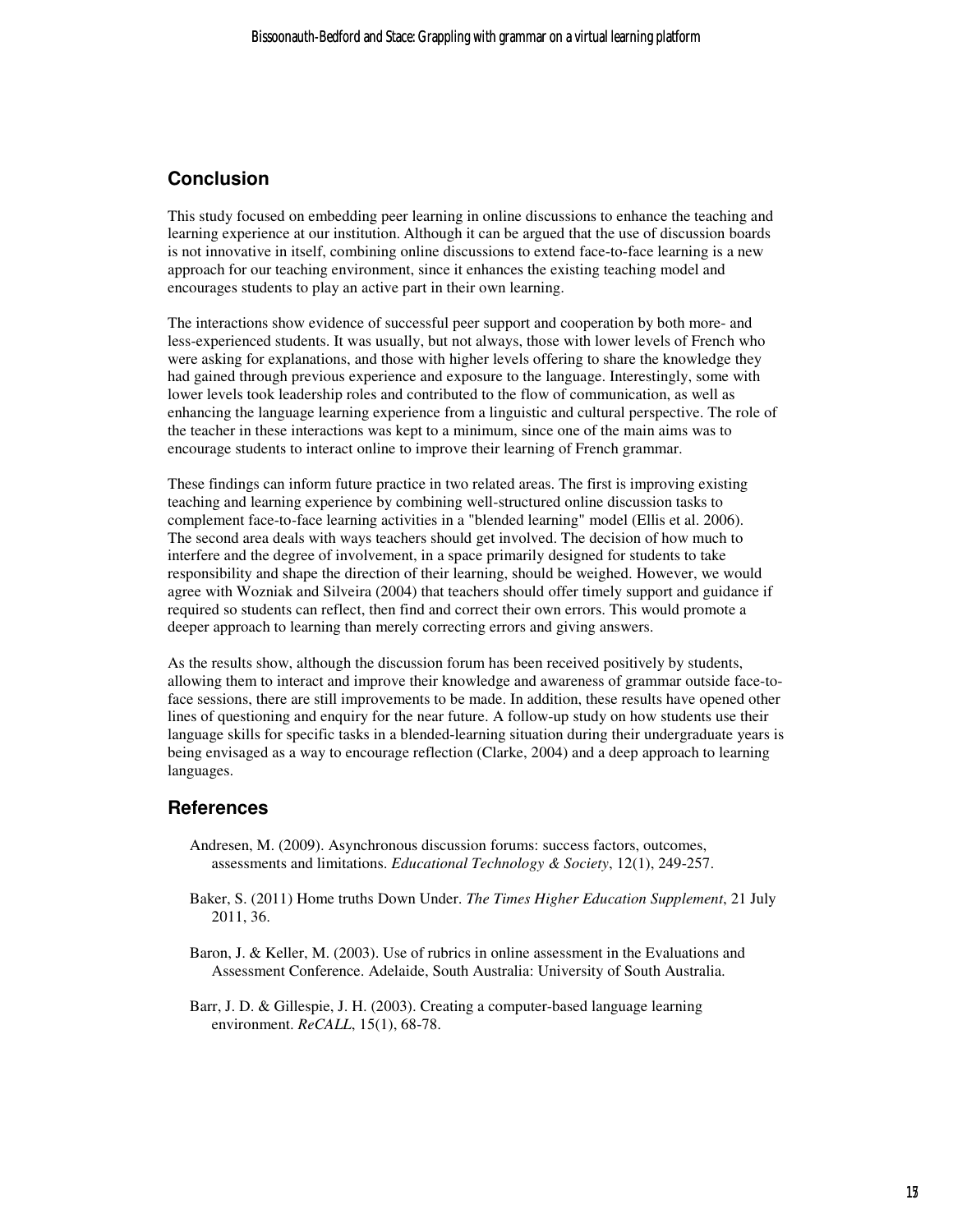- Beckmann, E. A. & Kilby, P. (2008) On-line, Off-campus but in the flow: Learning from peers in development studies. *Australian Journal of Peer Learning*, 1: 61-69.
- Benson, P. (2011). Autonomy in language learning, learning and life. Plenary paper at the International Bilingual Conference. Ruia College, University of Mumbai, Mumbai, 6-7 January.
- Biggs, J. B. (1999). Teaching for quality learning at university. Society for Research into Higher Education and Open University Press, Buckingham.
- Bissonauth-Bedford, A. & Coverdale-Jones, T. (2002). Using the virtual campus for language learning: A case study in pedagogical and practical approach to using ICT. Accessed 25 July 2011 from http://www.llas.ac.uk/resources/paper/1293
- Bradley, D., Noonan, P., Nugent, H. & Scales, B. (2008) *Review of Australian Higher Education, Final Report*. Australian Government, Canberra.
- Clarke, A. (2004). E-learning skills. Palgrave Macmillan Ltd, New York.
- Cushion, S., & Hémard, D. (2002). Towards a framework for expansion and collaboration: A web-based multilingual grammar resource. Accessed 27 July 2011 from http://www.llas.ac.uk/resources/paper/1391
- Ellis, R. A., Goodyear, P., Prosser, M. & O'Hara, A. (2006). How and what university students learn through online and face-to-face discussion: conceptions, intentions and approaches. *Journal of Computer Assisted Learning* 22, 244-256. Blackwell Publishing Ltd.
- Esposto, A. S. & Weaver, D. (2011). Continuous team assessment to improve student engagement and active learning. Accessed 1 August 2011 from http://ro.uow.edu.au/jutlp/vol8/iss1
- Gibbons, P. & Hammond J. (Eds) (2001). *Scaffolding: Teaching and learning in language and literacy education*. PETA, Newtown.
- Godwin-Jones, R. (2009). Emerging technologies, personal learning environments. *Language Learning and Technology*. Accessed 11 November 2010 from http://llt.msu.edu/vol13num2/emerging.pdf
- Graham, C., Cagiltay, K., Lim, B.-R., Craner, J. & Duffy, T.M. (2001). Seven principles of effective teaching: A practical lens for evaluating online courses. Accessed 1 February 2011 from http://ts.mivu.org/default.asp?show=article&id=839
- Harris, N. & Sandor, M. (2007). Developing online discussion forums as student centred peer e-learning environments. In *ICT: providing choices for learners and learning*. Proceedings ASCILITE, Singapore 2007. Accessed 26/07/2011 from http://www.ascilite.org.au/conferences/singapore07/procs/harris.pdf
- Hoban, G., Lefoe, G. E., James, B., Curtis, S., Kaidonis, M., Hadi, M., Lipu, S., McHarg, C. & Collins, R. (2004). A web environment linking university teaching strategies with graduate attributes. Accessed 21 July 2011 from http://ro.uow.edu.au/jutlp/vol1/iss1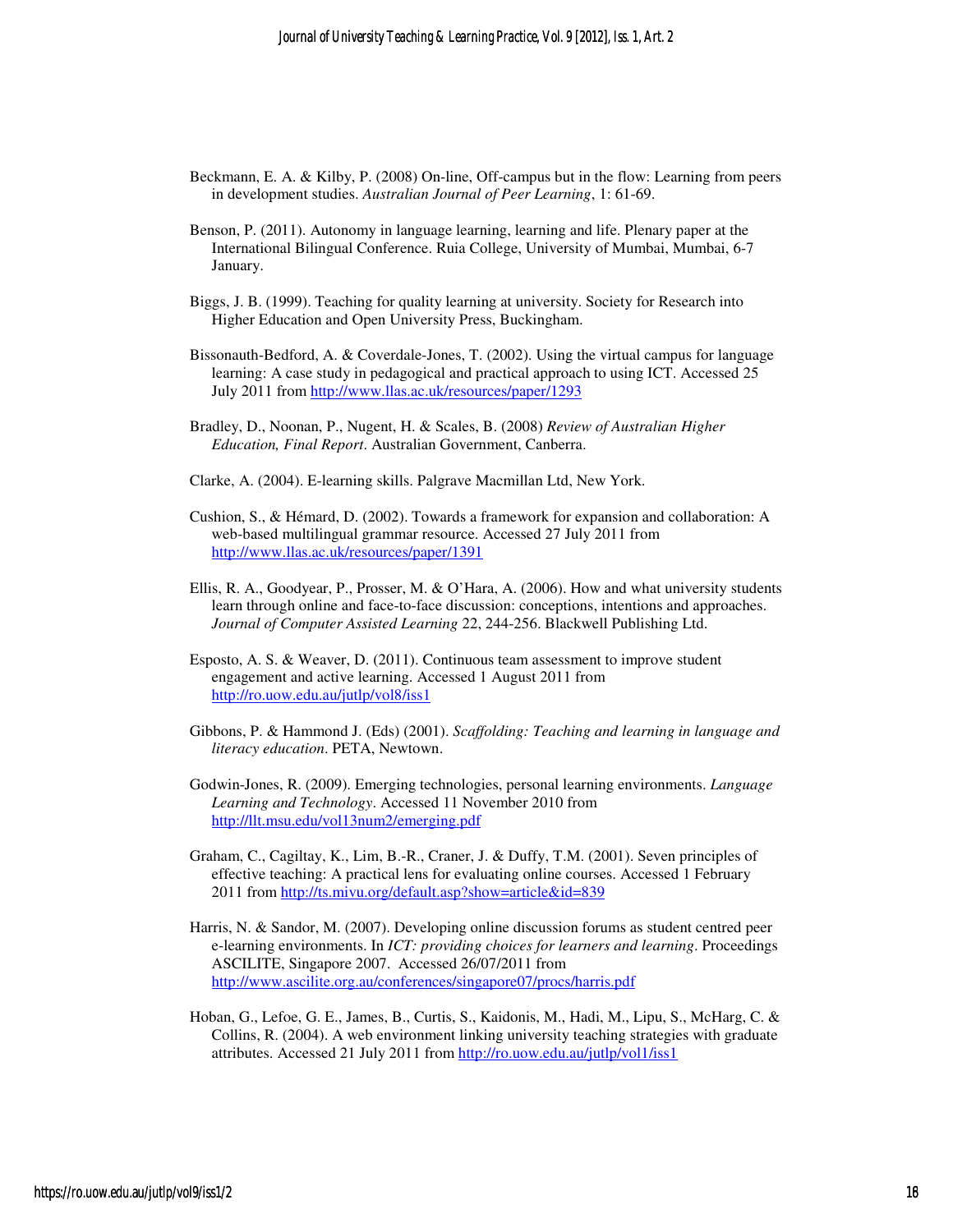- Hazari, S. (2004). Strategy for assessment of online course discussions. *Journal of Information Systems Education*. 15(4), 349-355.
- Koohang, A., Riley, L. & Smith, T. (2009). E-learning and constructivism: From theory to application. *Interdisciplinary Journal of E-Learning and Learning Objects*. 5, 91-109.
- KuKulska-Hulme, A. & Shield, L. (2008). An overview of mobile assisted language-learning: from content delivery to supported collaboration and interaction. *ReCALL*, 20(3), 271-289.
- Lamy, M-N & Hampel, R. (2007). Online communication in language learning and teaching. Palgrave Macmillan. Basingstoke, Hampshire.
- Lockyer, L., Dawson, S. P. & Heathcote, E. (2010). Web 2.0 in higher education: blurring social networks and learning networks. In Herrington, J. A. and Hunter, B. (eds), *Proceedings of World Conference on Educational Multimedia, Hypermedia and Telecommunications 2010*. Chesapeake, VA: AACE*,* 2454-2461.
- Mazur, A., Doran, C. & Rice Doran, P. (2010). The use of social network analysis software to analyze communication patterns and interaction in online collaborative environments. *International Conference on Education, Training and Informatics: ICETI 2010.* Orlando, Florida. Accessed 18 February 2011 from http://www.iiis.org/CDs2010/CD2010IMC/ICETI\_2010/index.asp?id=0&area=1
- McCarthy, B. (2004). Managing large foreign language classes at university. *Australian Journal of University Teaching and Learning Practice* 1(1), 35-48.
- McNamara, J. and Burton, K. (2009). Assessment of online discussion forums for law students. *Journal of University Teaching and Learning Practice*, 6(2), 1-14.
- Sachdev, I. & Ticheler, N. (2009). Mobile learning, collaborative learning and world languages: The Flexi-Pack Project at SOAS-UCL CETL for languages of the wider world. Accessed 29 July 2011 from http://www.llas.ac.uk/resources/paper/3128
- Shepherd, J. (2011). A-level results: boys catching up in maths and sciences. Accessed 19 August 2011 from http://www.guardian.co.uk/education/2011/aug/18/a-levels-boys-closemaths-sciences-gap?INTCMP=SRCH
- Stockwell, G. (2007). A review of technology choice for teaching language skills and areas in the CALL literature. *ReCALL* 19(2), 105-120.
- Van Deusen-Scholl, N., Frei, C. & Dixon, E. (2005). Co-constructing learning: The dynamic nature of foreign language pedagogy in a CMC environment. *CALICO Journal*, 22(3), 657- 678.
- Vygotsky, L. S. (1978). *Mind in Society: The Development of Higher Psychological Processes*. Harvard University Press, Cambridge, MA.
- Wilson, P. (2005). Mutual gain from team learning: A guided design classroom exercise. *Review of Agricultural Economics*, 27(2), 288-96.